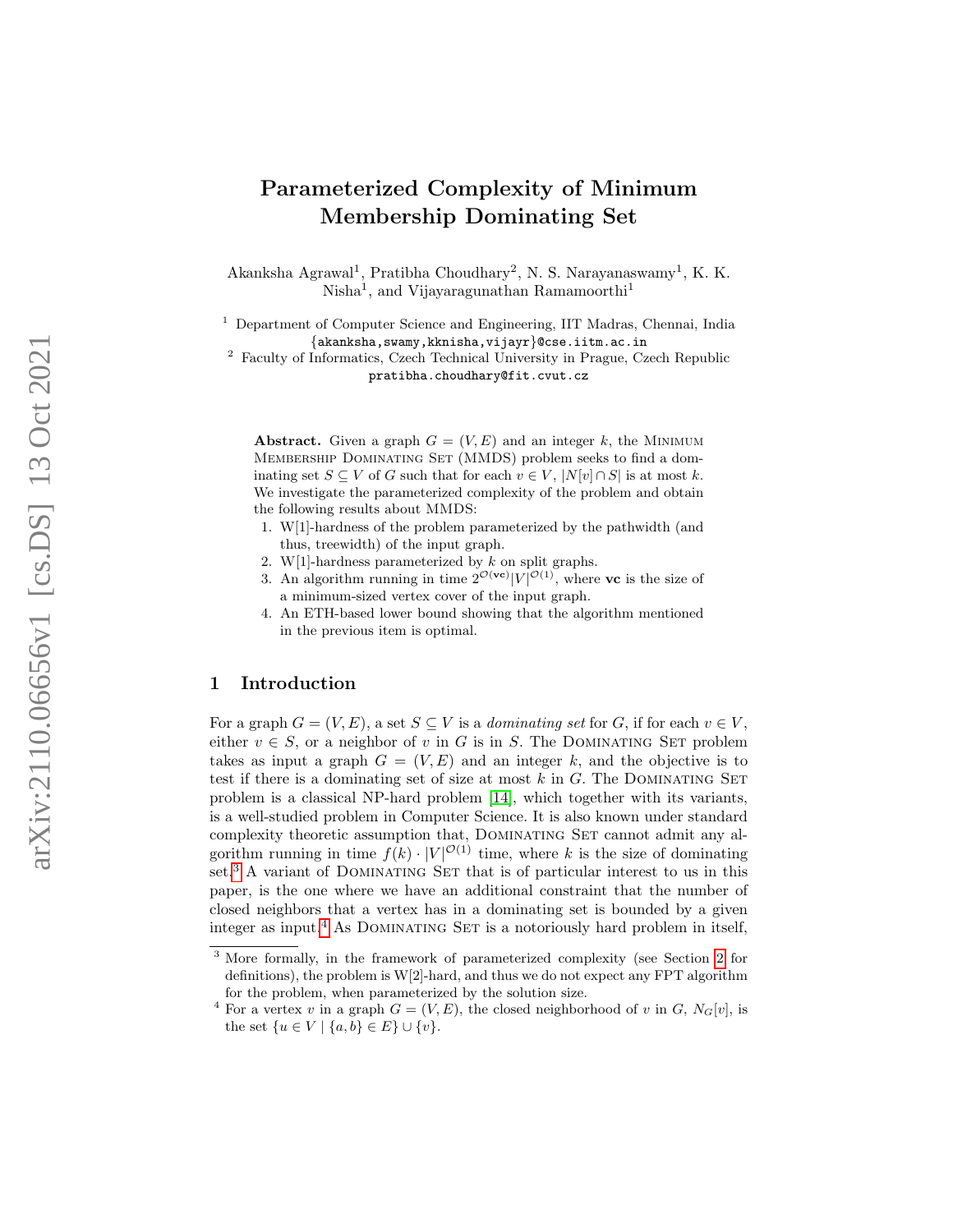so naturally, the above condition does not make the problem any easier. The above variant has been studied in the literature, and several hardness results are known for it [\[20\]](#page-21-1). Inspired by such negative results, in this paper, we remove the size requirement of the dominating set that we are seeking, and attempt to study the complexity variation for such a simplification. We call this version (to be formally defined shortly) of the DOMINATING SET problem as MINIMUM MEMBERSHIP DOMINATING SET (MMDS, for short). For a graph  $G = (V, E)$ , a vertex  $u \in V$  and a set  $S \subseteq V$ , the membership of u in S is  $M(u, S) = |N[u] \cap S|$ . Next we formally define the MMDS problem.

```
Minimum Membership Dominating Set (MMDS)
Input: A graph G = (V, E) and a positive integer k.
Parameter: k.
Question: Does there exist a dominating set S of G such that
\max_{u \in V} M(u, S) \leq k?
```
We refer to a solution of MMDS as a k-membership dominating set  $(k\text{-mds})$ . Unless, otherwise specified, for MMDS, by  $k$  we mean the membership. The term "membership" is borrowed from a similar version of the SET COVER problem by Kuhn *et al.* [\[19\]](#page-21-2), that was introduced to model reduction in interference among transmitting base stations in cellular networks.

<span id="page-1-1"></span>Our results. We prove that the MMDS problem is NP-Complete and study the problem in the realm of parameterized complexity.

Theorem 1. The MMDS problem is NP-complete on planar bipartite graphs for  $k=1$ .

This shows that the MMDS problem for the parameter  $k$  is Para-NP-hard, even for planar bipartite graphs. In other words, for every polynomial time computable function f, there is no  $O(n^{f(k)})$ -time algorithm for the MMDS problem. Further, our reduction also shows that the MMDS restricted to planar bipartite graphs does not have a  $(2 - \epsilon)$  approximation for any  $\epsilon > 0$ .

Having proved the NP-Completeness property of MMDS, we study the problem parameterized by the pathwidth and treewidth of the input graph. (Please see Section [2](#page-3-0) for formal definitions of treewidth and pathwidth). We note that DOMINATING SET parameterized by the treewidth admits an algorithm running in time  $3^{tw}|V|^{\mathcal{O}(1)}$  [\[5\]](#page-20-0). In contrast to the above, we show that such an algorithm cannot exist for MMDS.

<span id="page-1-0"></span>Theorem 2. MMDS is W[1]-hard when parameterized by the pathwidth of the input graph.

We note that the pathwidth of a graph is at least as large as its treewidth, and thus the above theorem implies that MMDS parameterized by the treewidth does not admit any FPT algorithm. We prove Theorem [2](#page-1-0) by demonstrating an appropriate parameterized reduction from a well-known W[1]-hard problem called MULTI-COLORED CLIQUE (see [\[12\]](#page-21-3) for its W[1]-hardness).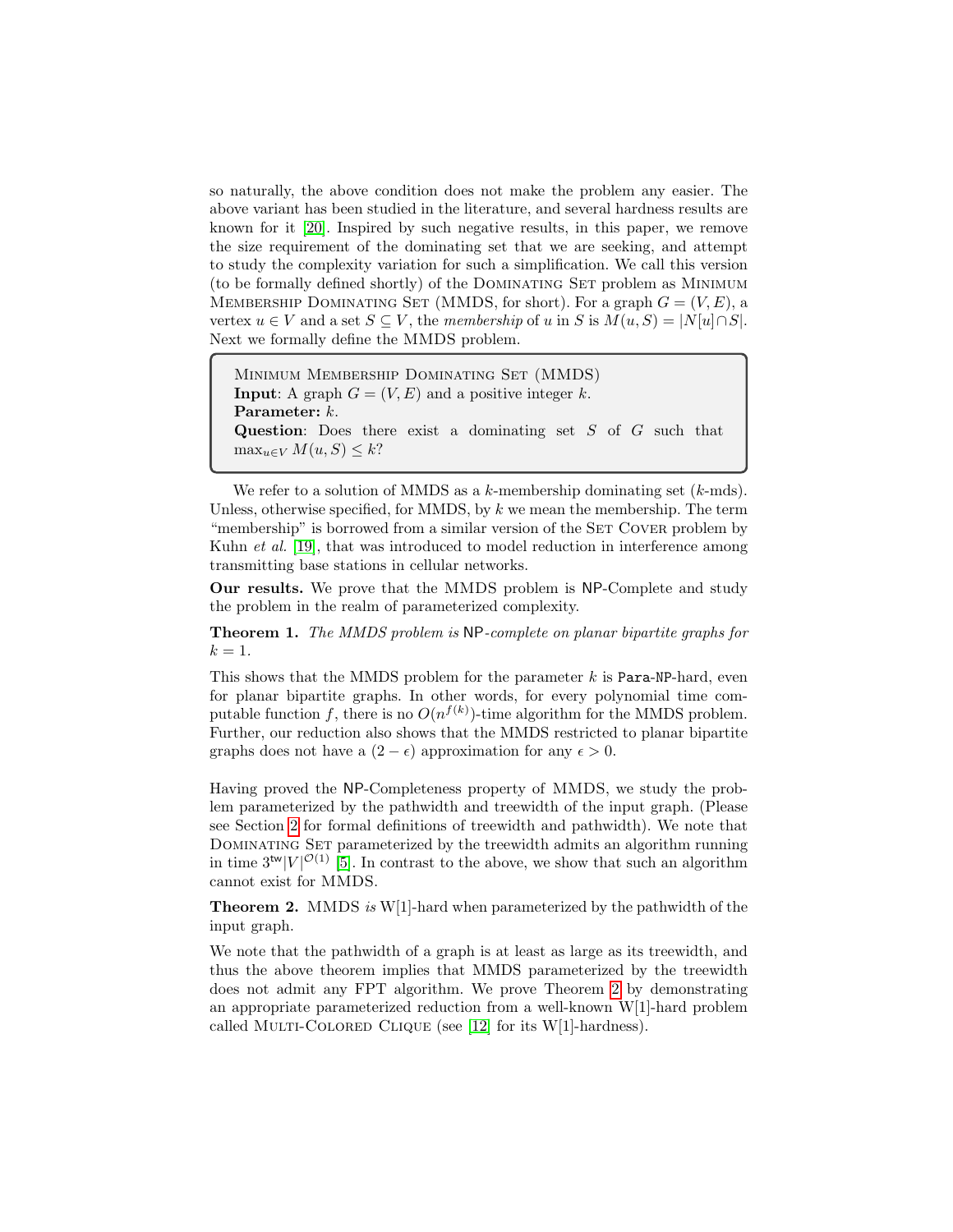Next we study MMDS for split graphs, and prove the following theorem.

### <span id="page-2-1"></span>**Theorem 3.** MMDS is  $W/1$ -hard on split graphs when parameterized by k.

We prove the above theorem by giving a parameterized reduction from MULTI-COLORED INDEPENDENT SET, which is known to be  $W[1]$ -hard [\[12\]](#page-21-3). Our reduction is inspired by the known parameterized reduction from MULTI-COLORED Independent Set to Dominating Set, where we carefully incorporate the membership constraint and remove the size constraint on the dominating set. We would like to note that DOMINATING SET is known to be  $W[2]$ -complete for split graphs [\[24\]](#page-21-4).

Next we study MMDS parameterized by the vertex cover number of the input graph and show that it admits an FPT algorithm.

<span id="page-2-0"></span>**Theorem 4.** MMDS admits an algorithm running in time  $2^{\mathcal{O}(vc)} |V|^{\mathcal{O}(1)}$ , where vc is the size of a minimum-sized vertex cover of the input graph.

We prove the above theorem by exhibiting an algorithm which is obtained by "guessing" the portion of the vertex cover that belongs to the solution, and for the remainder of the portion, solving an appropriately created instance of Integer Linear Programming.

To complement our Theorem [4,](#page-2-0) we obtain a matching algorithmic lower bound as follows.

<span id="page-2-2"></span>Theorem 5. Assuming ETH, MMDS does not admit an algorithm running in time  $2^{o(wc)}|V|^{\mathcal{O}(1)}$ , where vc is the size of a minimum-sized vertex cover of the input graph.

Related works. Kuhn et al. [\[19\]](#page-21-2) introduced the "membership" variant, in a spirit similar to what we have, for the SET COVER problem, called MINIMUM Membership Set Cover (MMSC, for short). For the above problem, they obtained several results, including NP-completeness, an  $\mathcal{O}(\ln n)$  approximation algorithm, and a matching approximation hardness result. A special case of the MMSC problem is studied in [\[8\]](#page-20-1) where the collection of sets have consecutive ones property. In such a set system, the problem is shown to be polynomial-time solvable. Narayanaswamy et al. [\[6\]](#page-20-2) and recently, Mitchell and Pandit [\[21\]](#page-21-5) have studied the dual of the MMSC problem which is the Minimum Membership Hitting Set (MMHS) problem in various geometric settings.

The problem PERFECT CODE is a variant of DOMINATING SET where (in addition to the size constraint) we require the membership of each vertex in the dominating set to be exactly one. PERFECT CODE is another well-studied variant of Dominating Set, see for instance [\[1,](#page-20-3)[13](#page-21-6)[,15,](#page-21-7)[16,](#page-21-8)[17,](#page-21-9)[18](#page-21-10)[,22,](#page-21-11)[2\]](#page-20-4). Telle [\[25,](#page-21-12)[26\]](#page-21-13) studied a variant of DOMINATING SET where two vectors  $\sigma$ ,  $\rho$  are additionally given as input, and the membership of vertices in the dominating set and outside this set needs to be determined by  $\sigma$  and  $\rho$ , respectively. They obtained several results with respect to parameterized complexity of the above variant of DOMINATING SET. Also, Chapelle [\[3\]](#page-20-5) studied the above variant with respect to treewidth as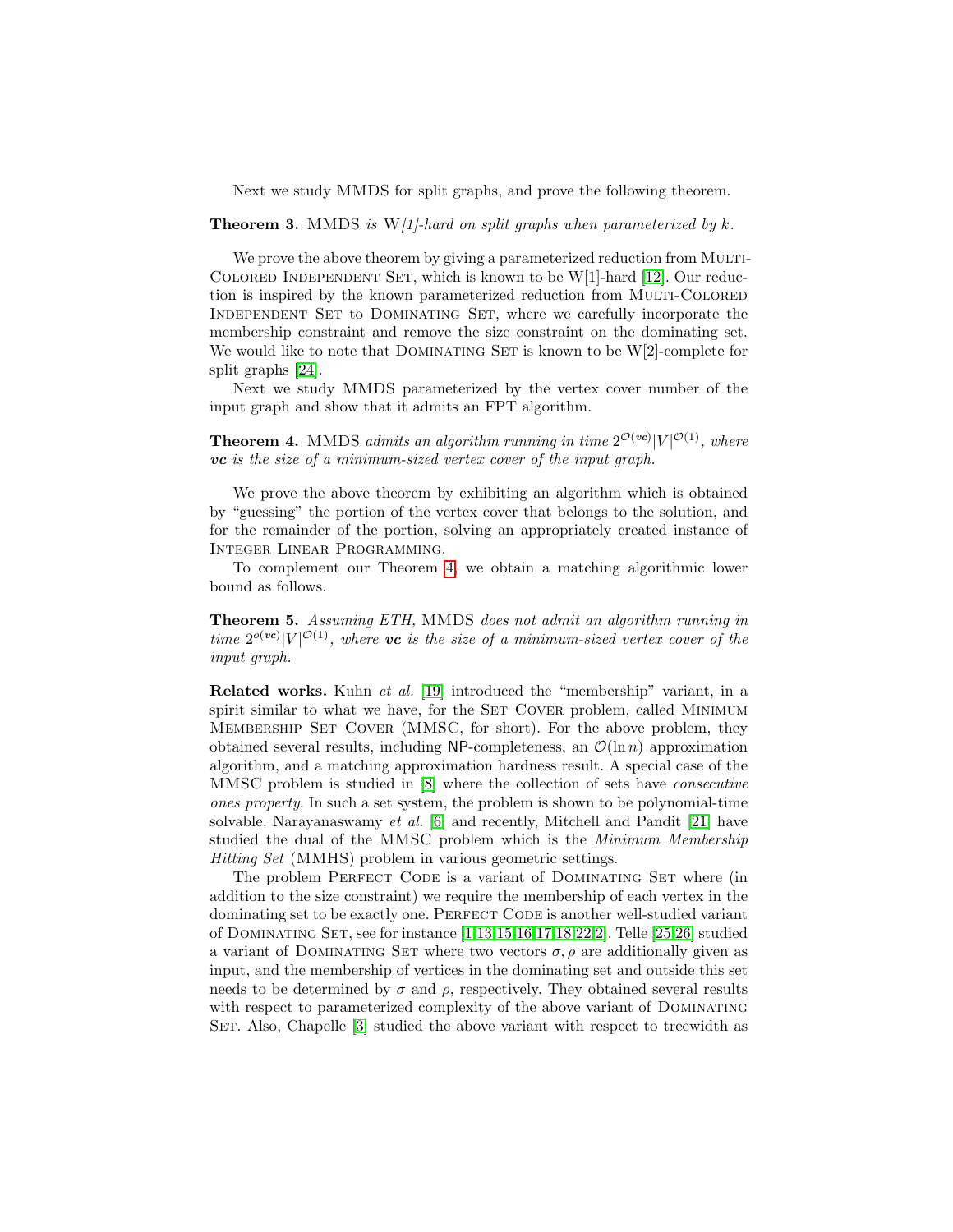the parameter and gave an algorithm running in time  $k^{\text{tw}}|V|^{\mathcal{O}(1)}$ , where tw is the treewidth of the input graph. MMDS with membership constraint  $k$ , is the same as  $[\sigma, \rho]$ -DOMINATING SET, when  $\sigma = [0, k-1]$  and  $\rho = [1, k]$ , thus the problem also admits such an algorithm.

Chellali *et al.* [\[4\]](#page-20-6) introduced a version called  $[j, \ell]$ -DOMINATING SET, where we seek a dominating set where the membership of each vertex is at least  $j$ and at most  $\ell$ . They studied the above problem for the viewpoint of combinatorial bounds on special graph classes like claw-free graphs,  $P_4$ -free graphs, and caterpillars, for restricted values of j and  $\ell$ . Recently Meybodi et al. [\[20\]](#page-21-1) studied the problems  $[1, j]$ -DOMINATING SET and  $[1, j]$ -TOTAL DOMINATING SET in the realm of parameterized complexity. Though these problems involve constrained membership, unlike MMDS, they require a membership constraint only on the open neighborhood of vertices.

### <span id="page-3-0"></span>2 Preliminaries

We recall in this section some notations and definitions used throughout this article. For any two positive integers x and y, by  $[x, y]$  we mean the set  $\{x, x +$  $1, \ldots, y$ , and by [x] we mean [1, x]. We assume that all our graphs are simple and undirected. Given a graph  $G = (V, E)$ , *n* represents the number of vertices, and  $m$  represents the number of edges. We denote an edge between any two vertices  $u$ and v by uv. For a subset  $S \subseteq V$ , by  $G[S]$  we mean the subgraph of G induced by S, and by  $G-S$  we mean  $G[V\backslash S]$ . For every vertex  $u \in V$ , by  $N(u)$  we mean open neighborhood of u, and by  $N[u]$  we mean closed neighborhood of u. Similarly, for any set  $S \subseteq V$ ,  $N(S) = \bigcup_{u \in S} N(u) \setminus S$  and  $N[S] = \bigcup_{u \in S} N[u]$ . Other than this, we follow the standard graph-theoretic notations based on Diestel [\[7\]](#page-20-7). We refer to the recent books of Cygan et al. [\[5\]](#page-20-0) and Downey and Fellows [\[10\]](#page-20-8) for detailed introductions to parameterized complexity.

**Treewidth and pathwidth.** For an undirected graph  $G = (V, E)$ , a tree decomposition of G is a pair  $(\mathcal{T}, X)$ , where  $\mathcal{T}$  is a tree and  $X = \{X_i \subseteq V \mid i \in V(\mathcal{T})\}$ such that

- $\bigcup_{\mathbf{i}\in V(\mathcal{T})} X_{\mathbf{i}} = V,$
- for each edge  $uv \in E$ , there exists a node **i** ∈  $V(T)$  such that  $u, v \in X$ <sub>i</sub>, and
- for each  $u \in V$ , the set of nodes  $\{i \in V(\mathcal{T}) \mid u \in X_i\}$  induces a connected subtree in  $\mathcal{T}$ .

The *width* of a tree decomposition  $(\mathcal{T}, X)$  is  $\max_{\mathbf{i} \in V(\mathcal{T})}(|X_{\mathbf{i}}| - 1)$ . The *treewidth* of  $G$  is the minimum width over all possible tree decompositions of  $G$ . A tree decomposition  $(\mathcal{T}, X)$  is said to be a *path decomposition* if  $\mathcal{T}$  is a path. The *path*width of a graph  $G$  is the minimum width over all possible path decompositions of G. Let  $\mathbf{pw}(G)$  and  $\mathbf{tw}(G)$  denote the pathwidth and treewidth of the graph G, respectively. The pathwidth of a graph  $G$  is one less than the minimum clique number of an interval supergraph  $H$  which contains  $G$  as an induced subgraph. It is well-known that the maximal cliques of an interval graph can be linearly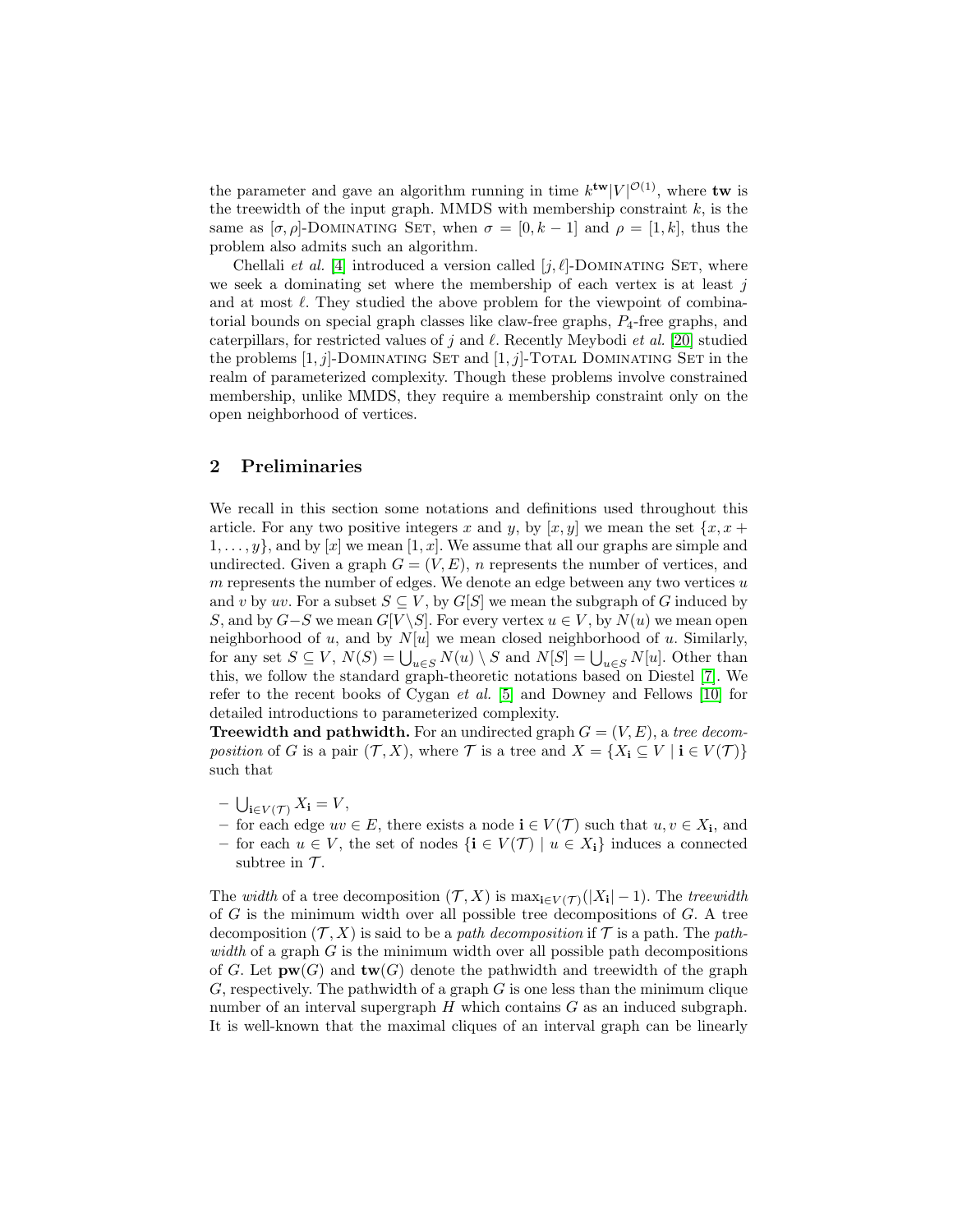ordered such that for each vertex, the maximal cliques containing it occur consecutively in the linear order. This gives a path decomposition of the interval graph. A path decomposition of the graph  $G$  is the path decomposition of the interval supergraph  $H$  which contains  $G$  as an induced subgraph. In our proofs we start with the path decomposition of an interval graph and then reason about the path decomposition of graphs that are constructed from it.

# 3 The MMDS problem on planar bipartite graphs is NP-complete

We show that the MMDS problem is NP-hard for  $k = 1$  even when restricted to planar bipartite graphs. The NP-hardness is proved by a reduction from Pla-NAR POSITIVE 1-IN-3 SAT as follows. Let  $\phi$  be a boolean formula with no negative literals on *n* variables  $X = \{x_1, x_2, \ldots, x_n\}$  having *m* clauses  $C =$  ${C_1, C_2, \ldots, C_m}$ . Further we consider the restricted case when the graph encoding the variable-clause incidence is planar. Such a boolean formula is naturally associated with a planar bipartite graph  $G_{\phi} = (C \cup X, E)$  where X =  ${x_1, x_2, \ldots, x_n}$ ,  $C = {C_1, C_2, \ldots, C_m}$  and  $E = {(x_i, C_j) |$  variable  $x_i$  appears in the clause  $C_i$ .

### PP1in3SAT (Planar Positive 1-in-3 SAT)

**Input :** A boolean formula  $\phi(X)$  without negative literals and that  $G_{\phi}$ is planar

**Decide:** Does there exist an assignment of values  $a_1, a_2, \ldots, a_n$  to the variables  $x_1, x_2, \ldots, x_n$  such that exactly one variable in each clause is set to true?

It is known that PP1in3SAT is NP-complete [\[23\]](#page-21-14). A reduction from PP1in3SAT to the MMDS problem is shown to prove that the MMDS problem is NP-hard.

*Proof:* [Proof of Theorem [1](#page-1-1) ] Given a set  $S$ , we can check the feasibility of the set S to the instance  $(G, k)$  of the MMDS problem in polynomial time. Therefore, the MMDS problem is in NP. To prove that the MMDS problem is NP-hard, we present a reduction from PP1in3SAT. Let  $\phi$  be a positive 3-CNF formula such that  $G_{\phi}$  is planar. Now, construct a bipartite graph  $\hat{G}_{\phi}$  as follows. For each vertex  $x_i \in G_\phi$ , add an additional vertex  $\hat{x}_i$  and connect this vertex to the corresponding  $x_i$  using an edge. Let  $\hat{X} = {\hat{x}_1, \hat{x}_2, \dots, \hat{x}_n}$ . The resultant graph  $\hat{G}_{\phi} = \left( ((X \cup \hat{X}) \cup C), E \cup \{(x_i, \hat{x}_i), 1 \leq i \leq n\} \right)$  is also a planar graph. We show that  $\phi$  is satisfiable if and only if  $\hat{G}_{\phi}$  has a dominating set which hits the closed neighborhood of each vertex exactly once. Given a set  $S$ , we can check the feasibility of the set S to the instance  $(G, k)$  of the MMDS problem in polynomial time. Therefore, the MMDS problem is in NP. To prove that the MMDS problem is NP-hard, we present a reduction from PP1in3SAT. Let  $\phi$  be a positive 3-CNF formula such that  $G_{\phi}$  is planar. Now, construct a bipartite graph  $\hat{G}_{\phi}$  as follows.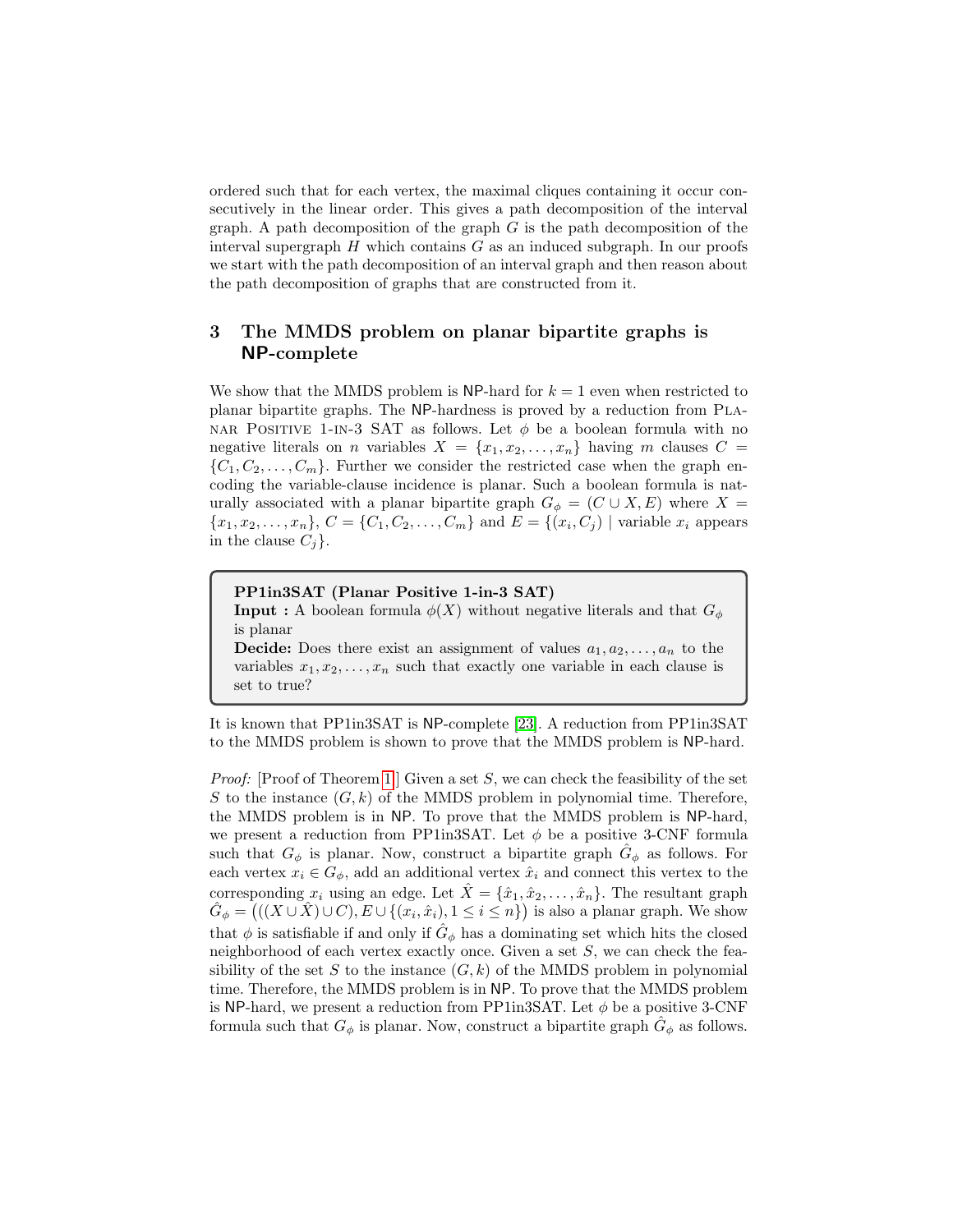For each vertex  $x_i \in G_\phi$ , add an additional vertex  $\hat{x}_i$  and connect this vertex to the corresponding  $x_i$  using an edge. Let  $\hat{X} = {\hat{x}_1, \hat{x}_2, \dots, \hat{x}_n}$ . The resultant graph  $\hat{G}_{\phi} = (((X \cup \hat{X}) \cup C), E \cup \{ (x_i, \hat{x}_i), 1 \leq i \leq n \})$  is also a planar graph. We show that  $\phi$  is satisfiable if and only if  $\hat{G}_{\phi}$  has a dominating set which hits the closed neighborhood of each vertex exactly once.

Let  $A = \{a_1, a_2, \ldots a_n\}$  be a satisfying assignment for  $\phi$ , such that exactly one variable is set to true in each clause. For the graph  $\hat{G}_{\phi}$ , construct a set  $S \subseteq V$ such as  $S = \{ \{x_i | a_i = 1, a_i \in A\} \cup \{\hat{x}_i \mid a_i = 0, a_i \in A\}, 1 \leq i \leq n \}.$ Clearly, S is a dominating set for  $\hat{G}_{\phi}$ . Consider a clause vertex  $c \in C$ . Let the three variable vertices adjacent to  $c$  be  $x, y$  and  $z$ , out of which only one will be assigned value 1 by the satisfying assignment. Without loss of generality, let this be y. The vertex y will dominate c and  $\hat{y}$ , and vertices x and z will be dominated by  $\hat{x}$  and  $\hat{z}$  respectively. Therefore, the S is an MMDS of  $\hat{G}_{\phi}$  for membership parameter  $k = 1$ .

To prove the reverse direction, let S be a dominating set for  $\hat{G}_{\phi}$  such that the closed neighborhood of each vertex is intersected exactly once by S. Since the membership of each vertex in S is 1, it follows that, for each clause  $c \in C$ ,  $c \notin S$ , and exactly one neighbor of c is in S. Therefore, for each i, either  $x_i \in S$  or  $\hat{x}_i \in S$ Consider the truth assignment A for  $\phi$  as follows: For each  $x_i \in S$ , assign  $a_i = 1$ , and for each  $x_i \notin S$ , assign  $a_i = 0$ . As there is exactly one vertex  $x \in S$  from every  $c \in C$ , only one literal from every clause will be satisfied by A, and thus A is a satisfying assignment for  $\phi$ . Hence, the MMDS problem is NP-complete for  $k = 1$  even on planar bipartite graphs.

Remark: The reduction also shows that the MMDS problem does not have a polynomial time  $(2-\epsilon)$  approximation algorithm unless P = NP. This is because such an algorithm can solve the MMDS problem for  $k = 1$ . Also, we believe that starting with the hardness of planar 3-SAT variants in which each variable occurs exactly 3 times [\[23\]](#page-21-14), our reduction shows that the MMDS problem on planar bipartite graphs of maximum degree 4 is NP-complete.

# 4 W[1]-hardness with respect to pathwidth

We prove Theorem [2](#page-1-0) by a reduction from the MULTI-COLORED CLIQUE problem to the MMDS problem. It is well-known that the MULTI-COLORED CLIQUE problem is W[1]-hard for the parameter solution size [\[9\]](#page-20-9).

Multi-Colored Clique Input: A positive integer  $k$  and a  $k$ -colored graph  $G$ . Parameter:  $k$ Question: Does there exists a clique of size  $k$  with one vertex from each color class?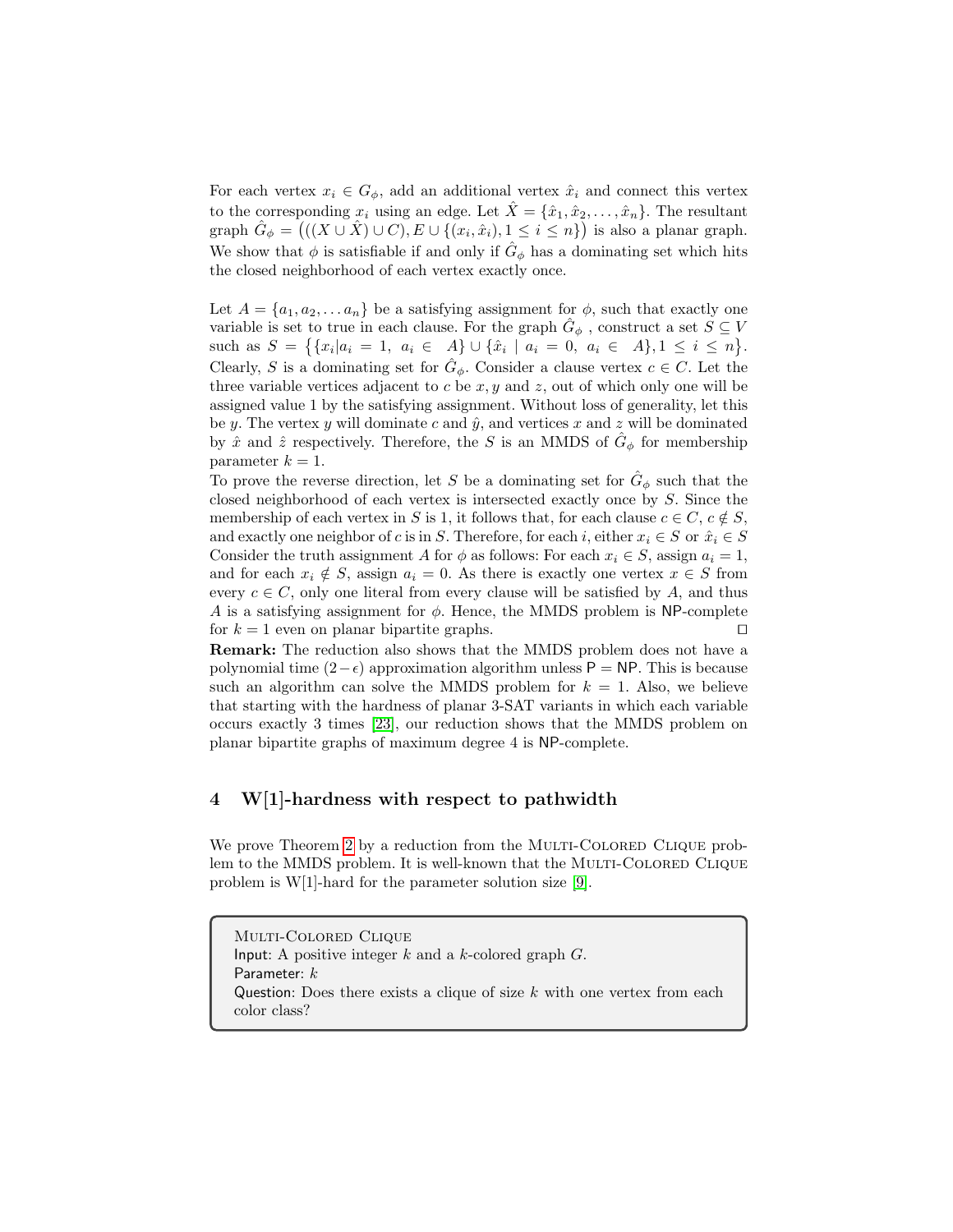Let  $(G = (V, E), k)$  be an instance of the MULTI-COLORED CLIQUE problem. Let  $V = (V_1, \ldots, V_k)$  denote the partition of the vertex set V. By a partition, we mean the set of all vertices of same color. We assume, without loss of generality,  $|V_i| = n$  for each  $i \in [k]$ . We usually use n to denote number of vertices in the input graph. However, we use  $n$  here to denote the number of vertices in each color class. For each  $1 \leq i \leq k$ , let  $V_i = \{u_{i,\ell} | 1 \leq \ell \leq n\}.$ 

#### 4.1 Gadget based reduction from Multi-Colored Clique

For an input instance  $(G, k)$  of the MULTI-COLORED CLIQUE problem, the reduction outputs an instance  $(H, k')$  of the MMDS problem where  $k' = n + 1$ . The graph  $H$  is constructed using two types of gadgets,  $D$  and  $I$  (illustrated in Figure [1\)](#page-7-0). The gadget I is the primary gadget and the gadget  $D$  is secondary gadget that is used to construct the gadget I.

**Gadget of type D.** For two vertices u and v, the gadget  $\mathcal{D}_{u,v}$  is an interval graph consisting of vertices u, v and  $n + 2$  additional vertices that form an independent set. The vertices u and v are adjacent, and both u and v are adjacent to every other vertex. We refer to the vertices u and v as heads of the gadget  $\mathcal{D}_{u,v}$ . Intuitively, for any feasible solution S, and for any gadget  $\mathcal{D}_{u,v}$ , either u or v should be in S. Otherwise, remaining  $n + 2$  vertices must be in S which contradicts the optimality of  $S$  because membership for both  $u$  and  $v$  is at least  $n + 2$ .

<span id="page-6-0"></span>**Observation 6** The pathwidth of the gadget  $D$  is two. Indeed, it is an interval graph with maximum clique of size three and thus, by definition, has pathwidth 2.

**Gadget of type I.** Let  $n \geq 1$  be an integer. The gadget has two vertices  $h_1$ and  $h_2$ , and two disjoint sets:  $A = \{a_1, \ldots, a_n\}$  and  $D = \{d_1, \ldots, d_n\}$ . For each  $i \in [n]$ , vertices  $a_i$  and  $d_i$  are connected by the gadget  $\mathcal{D}_{a_i,d_i}$ . Let  $h_2$  and  $h_1$  be two additional vertices which are adjacent. The vertices in the sets A and D are adjacent to  $h_2$  and  $h_1$ , respectively. For each  $1 \leq i \leq n$ ,  $a_i$  and  $h_1$  are connected by the gadget  $\mathcal{D}_{a_i, h_1}$ , and  $d_i$  and  $h_2$  are connected by the gadget  $\mathcal{D}_{d_i, h_2}$ . In the reduction a gadget of type  $I$  is denoted by the symbol  $I$  and an appropriate subscript.

<span id="page-6-1"></span>**Claim 7** The pathwidth of a gadget type  $I$  is at most four.

*Proof:* We observe that the removal of the vertices  $h_1$  and  $h_2$  results in a graph in which for each  $i \in [n]$ , there is a connected component consisting  $a_i$  and  $d_i$ which are the heads of a gadget of type  $\mathcal D$  and they are both adjacent to  $n+2$ vertices of degree 1. Each component is an interval graph with a triangle as the maximum clique and from Observation [6](#page-6-0) is of pathwidth 2. Let  $(\mathcal{T}', X')$  be the path decomposition of  $I - \{h_1, h_2\}$  with width two. Thus adding  $h_1$  and  $h_2$  into all the bags of the path decomposition  $(\mathcal{T}', X')$  gives a path decomposition for the gadget I, and thus the pathwidth of the gadget I is at most 4.  $\Box$ In the following parts, when we refer to a gadget we mean the primary gadget  $I$ unless the gadget  $\mathcal D$  is specified. For each vertex and edge in the given graph, our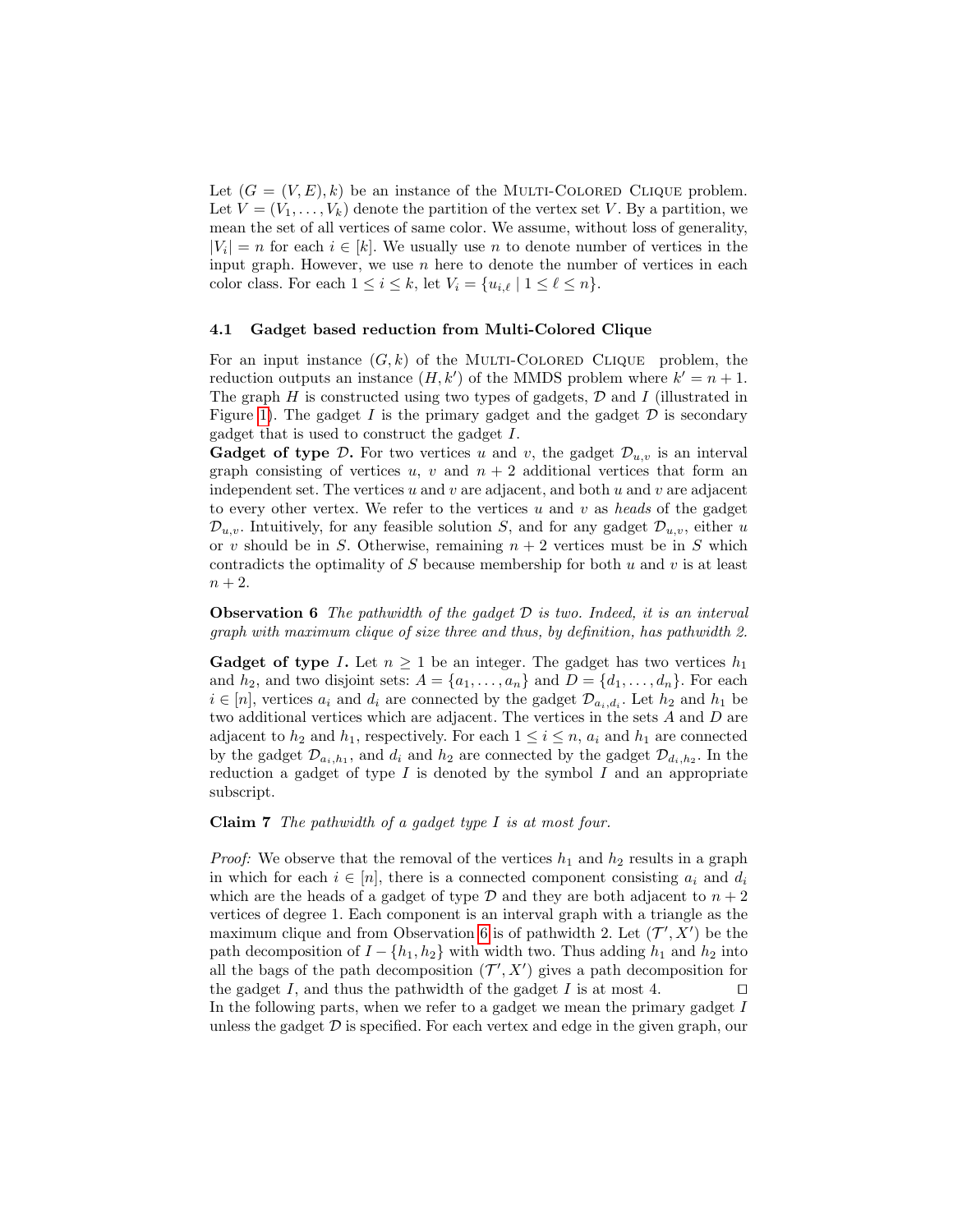

<span id="page-7-0"></span>Fig. 1. To the left is the type-I gadget for  $n = 4$  and to the right is the type-D gadget. The zigzag edges between vertices u and v represent the gadget  $\mathcal{D}_{u,v}$ .

reduction has a corresponding gadget in the instance output by the reduction. **Description of the reduction.** For  $1 \leq i \leq j \leq k$ , let  $E_{i,j}$  denote the set of edges with one end point in  $V_i$  and the other in  $V_j$ , that is  $E_{i,j} = \{xy \mid x \in$  $V_i, y \in V_j$ .

For each vertex and edge in  $G$ , the reduction uses a gadget of type  $I$ . For each  $1 \leq i < j \leq k$ , the graph H has an induced subgraph  $H_i$  corresponding to  $V_i$ , and has an induced subgraph  $H_{i,j}$  for the edge set  $E_{i,j}$ . We refer to  $H_i$  as a vertexpartition block and  $H_{i,j}$  as an edge-partition block. Inside block  $H_i$ , there is a gadget of type I for each vertex in  $V_i$ , and in the block  $H_{i,j}$  is a gadget for each edge in  $E_{i,j}$ . For a vertex  $u_{i,x}$ ,  $I_x$  denotes the gadget corresponding to  $u_{i,x}$  in the partition  $V_i$ , and for an edge  $e, I_e$  denotes the gadget corresponding to  $e$ . Finally, the blocks are connected by the connector vertices which we describe below. We next define the structure of a block which we denote by B. The definition of the block applies to both the vertex-partition block and the edge-partition block. A block B consists of the following gadgets, additional vertices, and edges.

– The block B corresponding to the vertex-partition block  $H_i$  for any  $i \in [k]$ is as follows: for each  $\ell \in [n]$ , add a gadget  $I_\ell$  to the vertex-partition block  $H_i$ , to represent the vertex  $u_{i,\ell} \in V_i$ .

- The block B corresponding to the edge-partition gadget  $H_{i,j}$  for any  $1 \leq i <$  $j \leq k$  is as follows: for each  $e \in E_{i,j}$ , add a gadget  $I_e$  in the edge-partition block  $H_{i,j}$ , to represent the edge e.
- In addition to the gadgets, we add  $(n+1)(n+3)+2$  vertices to the block B as follows (See Figure [2](#page-8-0) in appendix): Let  $C(B)$  denote the set  $\{f, f', c_1, c_2, \ldots,$  $c_{n+1}, b_1, b_2, \ldots, b_{(n+1)(n+2)}\},$  which is the set of additional vertices that are added to the block  $B$ . Let  $C'(B)$  denote the subset  $\{c_1, c_2, \ldots, c_{n+1}\}$ . For each gadget I in B, and for each  $t \in [n]$ ,  $a_t$  in I is adjacent to f, and the vertex f is adjacent to f'. Further, the vertex f' is adjacent to each vertex  $c_p$ for *p* ∈ [*n* + 1]. Finally, for each *p* ∈ [*n* + 1] and (*p* − 1)(*n* + 2) < *q* ≤ *p*(*n* + 2),  $c_p$  is adjacent to  $b_q$ .

Next, we introduce the connector vertices to connect the edge-partition blocks and vertex-partition blocks. Let  $R = \{r_{i,j}^i, s_{i,j}^i, r_{i,j}^j, s_{i,j}^j \mid 1 \leq i \leq j \leq k\}$  be the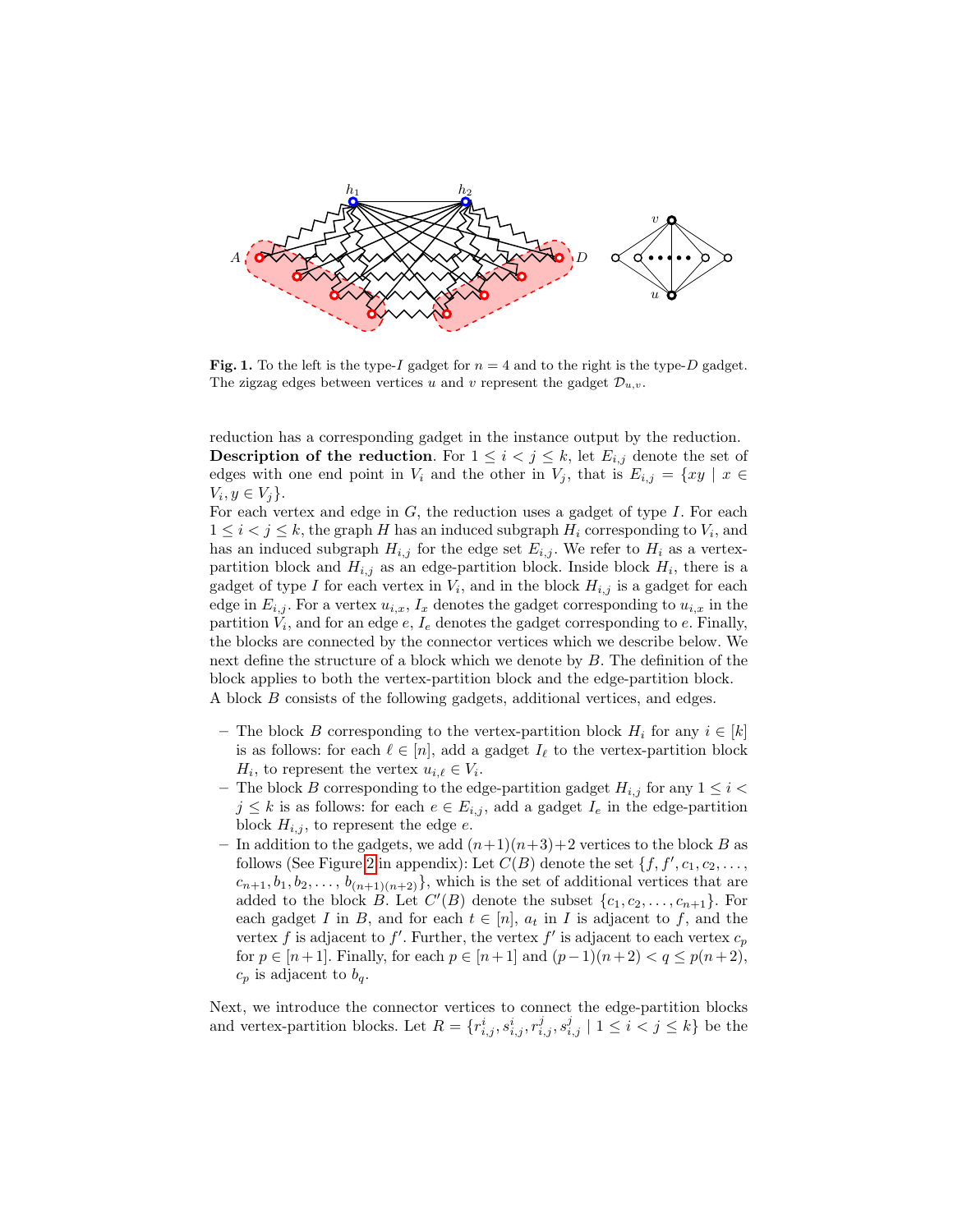

<span id="page-8-0"></span>**Fig. 2.** Illustration of a vertex block  $H_i$  for some  $i \in [k]$ . An edge block  $H_{i,j}$  for some  $1 \leq i < j \leq k$  will have  $|E_{i,j}|$ -many internal gadgets.

connector vertices. The blocks are connected based on the following exclusive and exhaustive cases, and is illustrated in Figure [3:](#page-9-0)

For each  $i \in [k]$ , each  $i < j \leq k$  and each  $\ell \in [n]$ , the edges are described below.

- − for each  $1 \le t \le \ell$ , the vertex  $a_t$  in the gadget  $I_{\ell}$  of  $H_i$  is adjacent to the vertex  $s_{i,j}^i$ <br>  $-$  for each  $\ell \leq t \leq n$ , the vertex  $a_t$  in the gadget  $I_{\ell}$  of  $H_i$  is adjacent to the
- vertex  $r_{i,j}^i$

For each  $i \in [k]$ , each  $1 \leq j < i$  and each  $\ell \in [n]$ ,

- − for each  $1 \le t \le \ell$ , the vertex  $a_t$  in the gadget  $I_{\ell}$  of  $H_i$  is adjacent to the vertex  $s_{j,i}^i$
- for each  $\ell \leq t \leq n$ , the vertex  $a_t$  in the gadget  $I_\ell$  of  $H_i$  is adjacent to the vertex  $r_{j,i}^i$

For each  $1 \leq i < j \leq k$ , and for each  $e = u_{i,x} u_{j,y} \in E_{i,j}$ ,

- for each  $1 \le t \le x$ , the vertex  $a_t$  in the gadget  $I_e$  of  $H_{i,j}$  is adjacent to the vertex  $r_{i,j}^i$ <br>  $-$  for each  $x \le t \le n$ , the vertex  $a_t$  in the gadget  $I_e$  of  $H_{i,j}$  is adjacent to the
- vertex  $s_{i,j}^i$ <br>
 for each  $1 \le t \le y$ , the vertex  $a_t$  in the gadget  $I_e$  of  $H_{i,j}$  is adjacent to the
- vertex  $r_{i,j}^j$ <br>- for each  $y \le t \le n$ , the vertex  $a_t$  in the gadget  $I_e$  of  $H_{i,j}$  is adjacent to the
- vertex  $s_{i,j}^j$

<span id="page-8-1"></span>This completes construction of the graph H with  $\mathcal{O}(mn^2)$  vertices and  $\mathcal{O}(mn^3)$ edges. We next bound the pathwidth of the graph  $H$  as a polynomial function of  $k$ .

Claim 8 The pathwidth of a block B is at most five.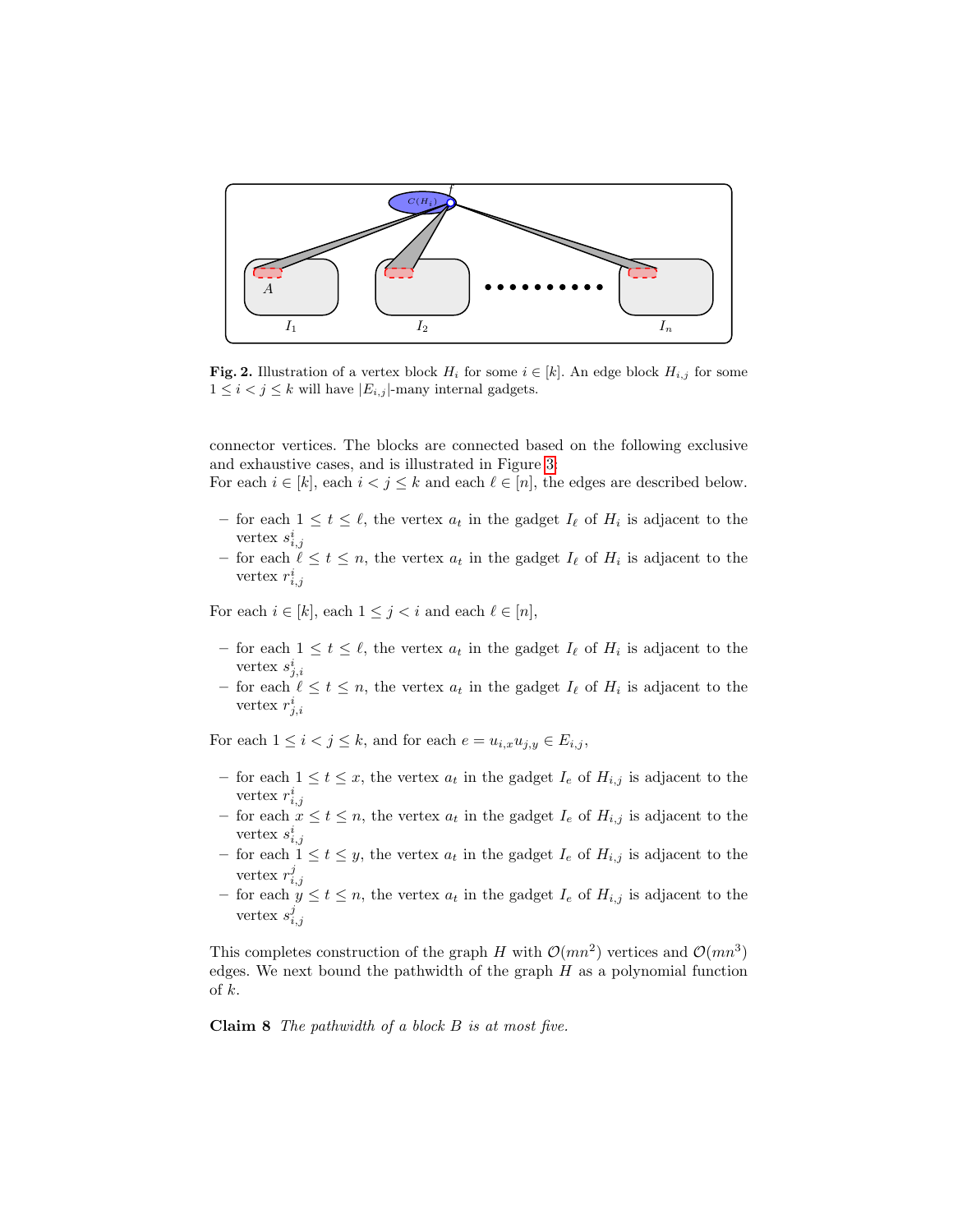

<span id="page-9-0"></span>Fig. 3. An illustration of the connector vertices  $s_{i,j}^i$ ,  $r_{i,j}^i$ ,  $s_{i,j}^j$  and  $r_{i,j}^j$  connect the blocks  $H_i$  and  $H_{i,j}$ , and,  $H_j$  and  $H_{i,j}$  for some  $1 \leq i < j \leq k$ . The edge e represented in the gadget  $I_e$  is  $u_{i,x}u_{j,y} \in E_{i,j}$ .

*Proof:* If we remove the vertex  $f$  from the block  $B$ , then the resulting graph is a disjoint collection of gadgets and a tree of height two. We know that the pathwidth of a gadget is four from Claim [7,](#page-6-1) and the pathwidth of a tree of height two is two. Let  $(\mathcal{T}', X')$  be a path decomposition of  $B - \{f\}$  with pathwidth four. Thus adding f into all bags of  $(\mathcal{T}', X')$  gives a path decomposition for the block B, and thus the pathwidth of the block is at most five.  $\Box$ 

<span id="page-9-3"></span>**Lemma 1.** The pathwidth of the graph H is at most  $4\binom{k}{2} + 5$ .

*Proof:* Removal of the connector vertices from  $H$  results in a collection of disjoint blocks. From Claim [8,](#page-8-1) the pathwidth of a block is five. Let  $(\mathcal{T}', X')$  be a path decomposition of  $H - R$  with pathwidth five. Therefore, adding all connector vertices to the path decomposition  $(\mathcal{T}', X')$  gives a path decomposition for the graph H with pathwidth at most  $4\binom{k}{2}+5$ .

Properties of a feasible solution for the MMDS instance  $(H, k')$ . Let S be a feasible solution for the MMDS instance  $(H, k')$ . We state the following properties of the set S. In all the arguments below, we crucially use the property that for each  $u \in V(H)$ ,  $M(u, S) \leq n + 1$ .

<span id="page-9-1"></span>**Claim 9** For each block B in the graph  $H$ ,  $C'(B) \subseteq S$ .

*Proof:* By construction of graph H, for each  $1 \le p \le n + 1$ , the vertex  $c_p$  must be in the set S since it has  $n + 2$  vertices of degree one as neighbors. Otherwise, its membership will be at least  $n + 2$ , contradicting that S is a feasible solution for  $(H, k')$ . Hence the claim.

<span id="page-9-2"></span>**Claim 10** For each block  $B$  in  $H$ , the vertices  $f$  and  $f'$  in  $B$  are not in the set S.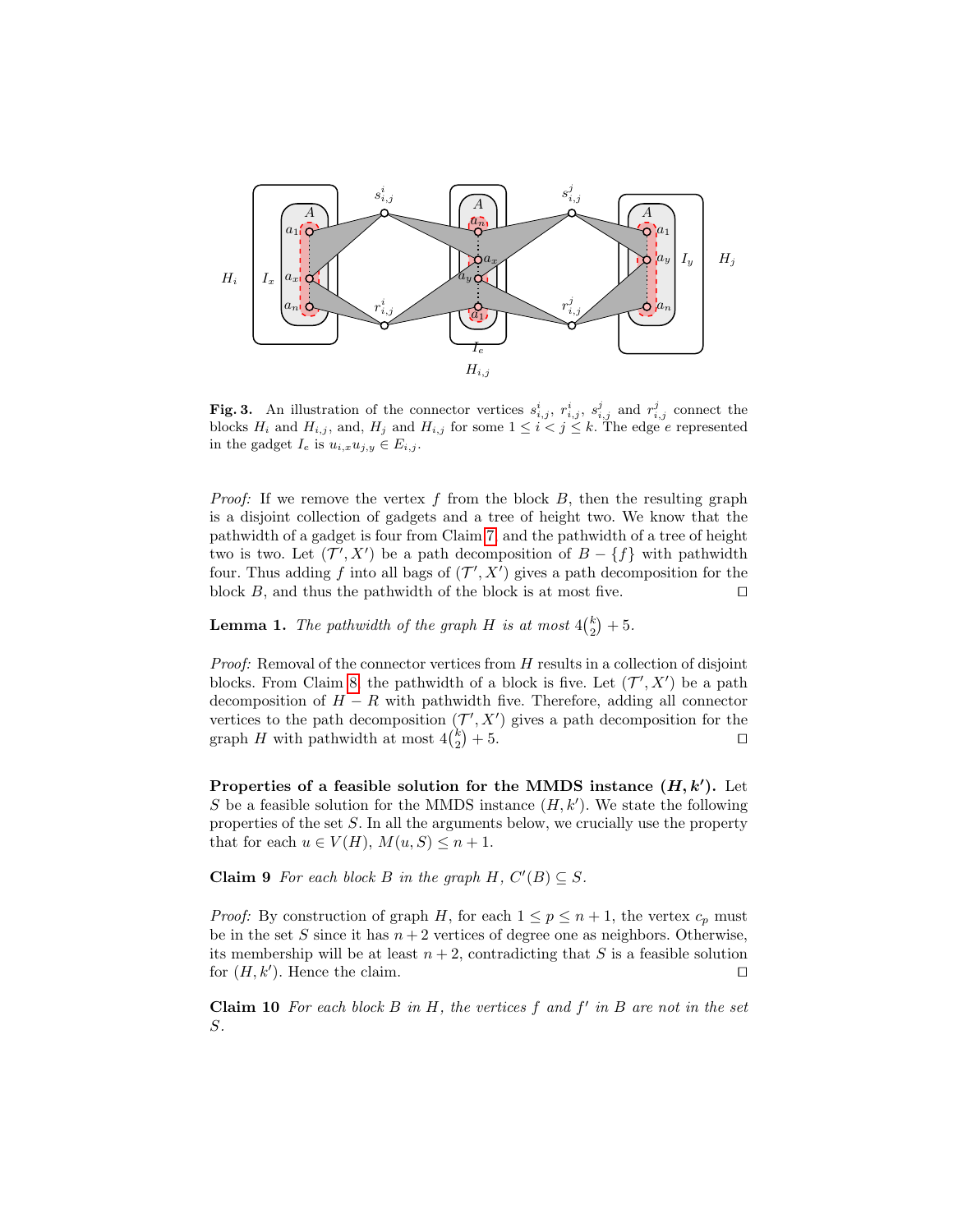*Proof:* We know that  $f$  is made adjacent to  $f'$ , and  $f'$  is adjacent to each vertex in  $C'(B)$ . From Claim [9,](#page-9-1) we know that  $C'(B)$  is a subset of S. Thus,  $n + 1$ neighbors of f' is in S. If either f or f' is in the set S, then  $M(f', S)$  is  $n + 2$ . This contradicts the feasibility of the set  $S$ . Hence the claim.  $\square$ 

<span id="page-10-0"></span>**Claim 11** For each gadget of type I in each block  $B$  in the graph  $H$ , either  $A \cap S = A$  or  $A \cap S = \emptyset$ .

*Proof:* We prove this by contradiction. Assume that  $\emptyset \subsetneq A \cap S \subsetneq A$ . Let  $J =$  $\{j \in [n] \mid a_j \in S\}$ , that is J is the index of the elements in  $A \cap S$ . Note that by our premise J is non-empty and it is not all of  $[n]$ . Since J is a strict subset of [n], we observe that the vertex  $h_1$  is in S. This is because, for each  $i \in [n] \setminus J$ ,  $h_1$ and  $a_i$  is connected by the gadget of type  $\mathcal{D}$ . If both  $a_i$  and  $h_1$  are not in S, then the  $n+2$  neighbours in the gadget of type  $\mathcal D$  containing the edge  $\{a_i, h_1\}$  will be in S, and thus  $M(a_i, S)$  and  $M(h_1, S)$  are both at least  $n + 2$ . This violates the hypothesis that for each  $u \in V(H)$ ,  $M(u, S) \leq n + 1$ . We now consider two cases, one in which the vertex  $h_2$  is in S and the other in which  $h_2$  is not in S. First, we consider  $h_2 \in S$ . For each  $i \in [n]$ , by using the same argument which we used for  $a_i$  and  $h_1$ , it follows that at least one of the  $a_i$  or  $d_i$  is in the set S since  $a_i$  and  $d_i$  are both in a gadget of type  $\mathcal{D}$ . Therefore, for each  $i \in [n] \setminus J$ , the vertex  $d_i$  is in S. That is  $|D \cap S| \geq n - |J|$ . Consequently, using the fact that  $h_1 \in S$  and the premise that  $h_2 \in S$ , it follows that the membership of  $h_1$  is

$$
M(h_1, S) \ge |A \cap S| + |D \cap S| + 2 \ge |J| + n - |J| + 2 \ge n + 2.
$$

This contradicts the feasibility of S.

Next we consider the case that  $h_2$  is not in S. For each  $i \in [n], d_i$  is in S since  $d_i$  and  $h_2$  are in a gadget of type  $\mathcal{D}$ . Then, the  $N[h_1] = (A \cap S) \cup D \cup \{h_1\}.$ Further, we know that  $J$  is a non-empty set, and thus, the membership of  $h_1$  is

$$
M(h_1, S) \ge |A \cap S| + |D| + 1 \ge |J| + n + 1 \ge n + 2.
$$

Therefore, our assumption that that  $A \subseteq S$  and  $A \cap S \neq \emptyset$  is wrong. Therefore, either the set  $A$  is completely included in the set  $S$  or completely excluded from the set  $S$ .

<span id="page-10-1"></span>Claim  $12$  For each block B in the graph H, there exists a unique gadget of type I in the block B such that the set A in the gadget is in S.

*Proof:* The vertices  $f$  and  $f'$  in  $B$  are not in the solution  $S$  due to Claim [10.](#page-9-2) The Claim [11](#page-10-0) states that either the set  $A$  in any gadget is completely included in the set  $S$  or completely excluded in the set  $S$ . If for each gadget in  $B$ , the set A is not in S then the vertex  $f$  is not dominated by S. This contradicts the feasibility of  $S$ . If the set  $A$  of at least two gadgets in the block  $B$  are in the set S, then the membership of f will be  $2n > n+1$ . This contradicts the feasibility of S. Thus, there exists an unique gadget I in each block such that the set  $A$  in I is in S.

<span id="page-10-2"></span>Using these properties in the following two lemmas, we prove the correctness of the reduction.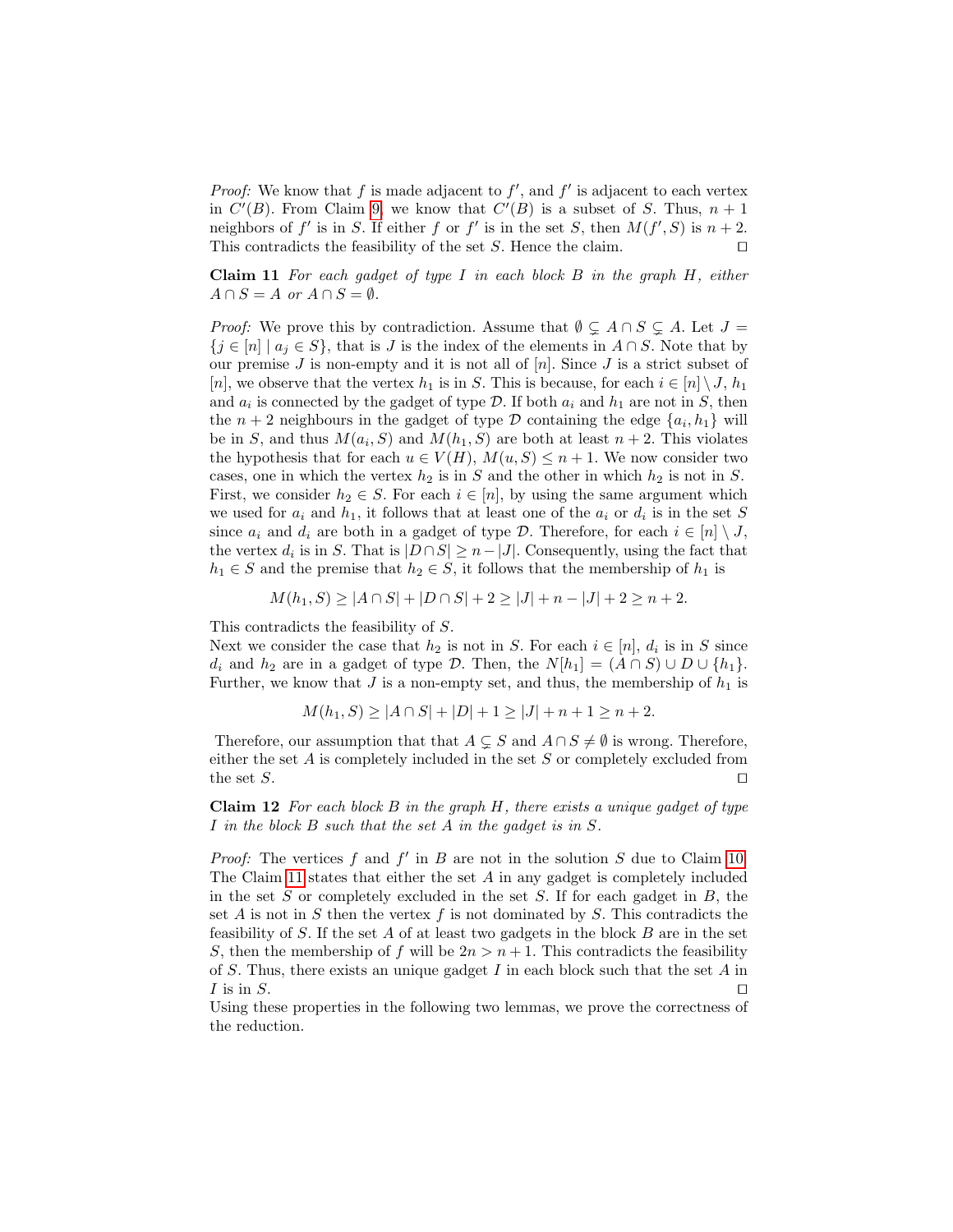**Lemma 2.** If  $(G, k)$  is a YES-instance of the MULTI-COLORED CLIQUE problem, then  $(H, k')$  is a YES-instance of the MMDS problem.

*Proof:* Let  $K = \{u_{i,x_i} \mid i \in [k]\}$  be a k-clique in G. That is, for each  $i \in [k]$ ,  $x_i$ -th vertex of the partition  $V_i$  is in the clique. Now we construct a feasible solution S for the instance  $(H, k')$  of the MMDS problem. The set S consists of the following vertices. For each  $i \in [k]$ ,

- for each  $\ell \in [n]$  with  $\ell \neq x_i$ , add  $D \cup \{h_1\}$  in the gadget  $I_{\ell}$  in the vertexpartition block  $H_i$  to S, and
- − in the gadget  $I_{x_i}$  in the vertex-partition block  $H_i$ , add  $A \cup \{h_2\}$  to S, and - add  $C'(H_i)$  to S.

For each  $1 \leq i < j \leq k$ ,

- for each edge  $e \in E_{i,j}$  with  $e \neq u_{i,x_i}u_{j,x_j}$ , add  $D \cup \{h_1\}$  in the gadget  $I_e$  the edge-partition block  $H_{i,j}$  to S, and
- − for the edge  $e = u_{i,x_i} u_{j,x_j}$ , add  $A \cup \{h_2\}$  in the gadget  $I_e$  the edge-partition block  $H_{i,j}$  to S, and
- add  $C'(\tilde{H}_{i,j})$  to S.

We show that  $S$  is a feasible solution to the MMDS problem in  $H$  for membership value  $k' = n + 1$ .

First we show that the set  $S$  is a dominating set in  $H$ . In each gadget in each block, we have added either  $D \cup \{h_1\}$  or  $A \cup \{h_2\}$  into S. Therefore, in every gadget of type  $D$  at least one head is in  $S$ . That is,  $S$  dominates every vertex which is part of some gadget of type  $\mathcal{D}$ . Since every vertex in a gadget of type I is part of some gadget of type  $D$ , the gadget of type  $I$  is dominated by  $S$ . Thus, every gadget of type I is dominated by S.

Then we consider the vertices outside any gadget of type  $I$ . In any block  $B$ , this is the set  $C(B)$ . In each block B in H, from Claim [12,](#page-10-1) vertices in the set A of exactly one gadget of type I is in  $S$ . Each of these vertices dominate  $f$ . All other vertices in the block which are outside the gadgets are dominated by  $C'(B)$ which is a subset of S by definition. For  $1 \leq i \leq j \leq k$ , consider a connector vertex pair  $(s_{i,j}^i, r_{i,j}^i)$  that connects the blocks  $H_i$  and  $H_{i,j}$ . Both vertices were made adjacent to the vertices in the set A of each gadget in the block  $H_i$ . Since S contains the set A in the gadget  $I_{x_i}$  of  $H_i$ , both connector vertices are dominated. Thus all the connector vertices are dominated by S. Therefore, S is a dominating set of H.

Next we show that the membership of any vertex  $u \in V(H)$  in S is k', that is, we show that  $M(u, S) = n + 1$ . Observe that the vertices in any gadget of type  $I$  are solely dominated by the vertices of  $S$  which are inside the gadget. The maximum membership of  $n + 1$  is achieved by the vertices  $h_1$  and  $h_2$  for any gadget  $I$ . Therefore, the membership of any vertex in a gadget of type  $I$  is  $n+1$ . In each block B, among the vertices  $C(B)$ , the maximum membership of value  $n + 1$  is achieved by the vertices f and f'.

We next show crucially that the membership of the connector vertices is at most  $n+1$ . For each  $1 \leq i \leq j \leq k$ , consider the edge  $e = u_{i,x_i}u_{j,x_j} \in E_{i,j}$ . By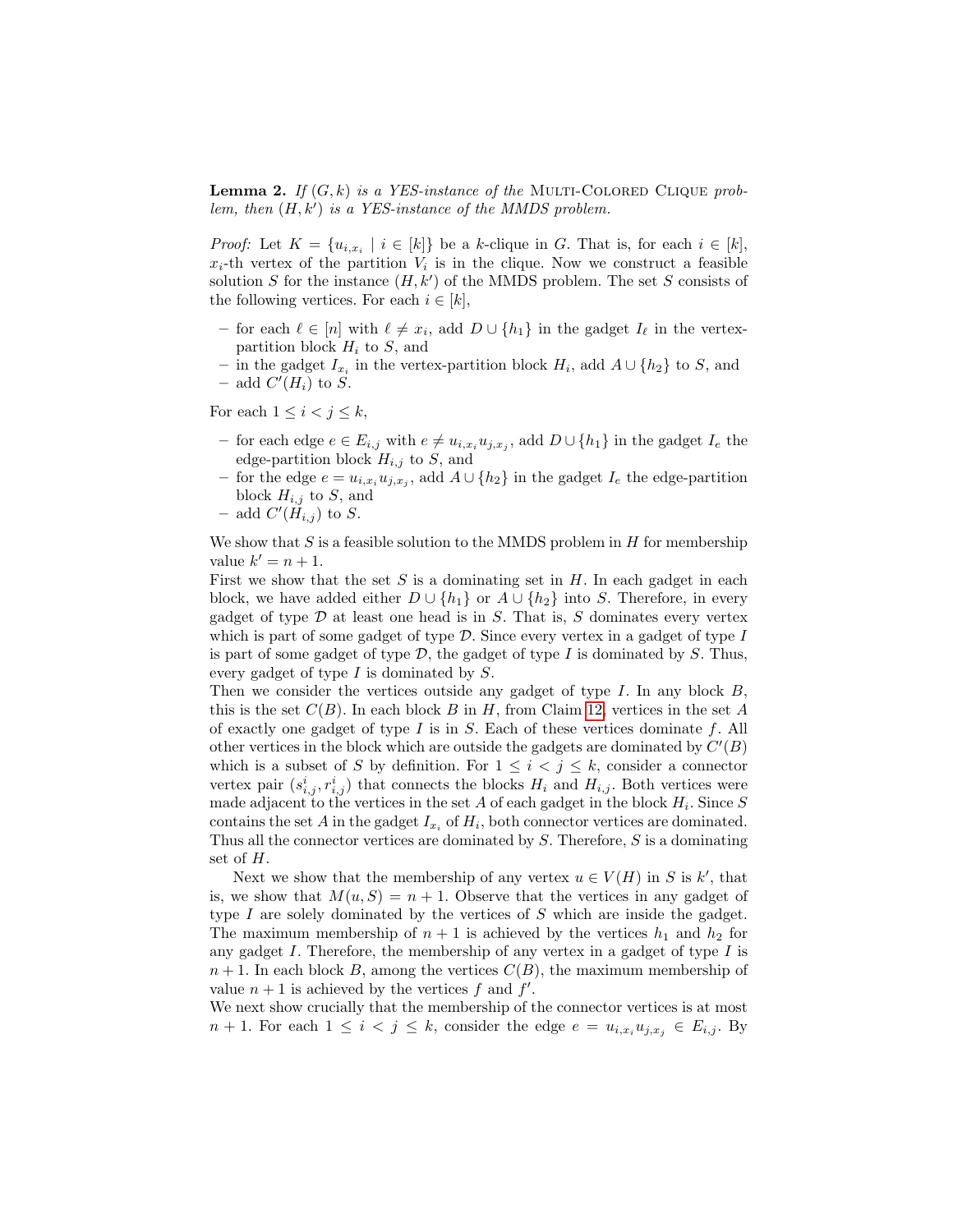construction of the set S, we picked the set A only from the gadgets  $I_e$  in  $H_{i,j}$ ,  $I_{x_i}$  from  $H_i$ , and  $I_{x_j}$  from  $H_j$ . From the reduction and the definition of S, it is clear that for all the other gadgets in a block, the vertices in  $S$  are not adjacent to the connector vertices. Therefore, the  $M(s_{i,j}^i, S)$  is  $x_i + (n - x_i + 1) = n + 1$ , and  $M(r_{i,j}^i, S)$  is  $(n - x_i + 1) + x_i = n + 1$ . Next, we consider the membership of  $s_{i,j}^j = x_j + (n-x_j+1)$  and the membership of  $r_{i,j}^j$  is  $x_j + (n-x_j+1) = n+1$ . These membership values can be seen clearly from Figure [3.](#page-9-0) Hence, the membership of any vertex in  $V(H)$  is  $n + 1$ . Thus, the instance  $(H, k')$  is a YES-instance of the MMDS problem.

<span id="page-12-0"></span>**Lemma 3.** If  $(H, k')$  is a YES-instance of the MMDS problem, then  $(G, k)$  is a YES-instance of the MULTI-COLORED CLIQUE problem.

*Proof:* Let S be a feasible solution to the instance  $(H, k')$  of the MMDS problem. For each  $i \in [k]$ , let  $I_{x_i}$  be the unique gadget for some  $x_i \in [n]$ , where the set A of  $I_{x_i}$  is in S. For each  $1 \leq i < j \leq k$ , let  $I_e$  be the unique gadget for some  $e = u_{i,x'_i} u_{j,x'_j} \in E_{i,j}$ , where the set A of  $I_e$  is in S. The existence of such gadgets are ensured by Claim [12.](#page-10-1) Let  $K = \{u_{i,x_i} \mid i \in [k]\}\.$  We show that the set K is a clique in G as follows. Observe that we picked one vertex from each partition  $V_i$  for  $i \in [k]$ . Next we show that for each  $1 \leq i \leq j \leq k$ , there is an edge  $u_{i,x_i}u_{j,x_j} \in E(G)$ . Let  $i, j \in [k]$  such that  $i < j$ . The vertex  $s_{i,j}^i$  is adjacent to  $x_i$ vertices in  $I_{x_i}$  from  $H_i$ , and  $n - x'_i + 1$  vertices in  $I_e$  from  $H_{i,j}$ . The vertex  $r_{i,j}^i$ is adjacent to  $n - x_i + 1$  vertices in  $I_{x_i}$  from  $H_i$ , and  $x'_i$  vertices in  $I_e$  from  $H_{i,j}$ . Then, the membership of the connector vertices  $r_{i,j}^i$  and  $s_{i,j}^i$  in S are

$$
M(r_{i,j}^i,S) \ge (n-x_i+1) + (x_i') \ge n+x_i'-x_i+1 \text{ , and}
$$
  

$$
M(s_{i,j}^i,S) \ge x_i+(n-x_i'+1) \ge n+x_i-x_i'+1.
$$

Further, the membership of the vertices is at least one and at most  $n+1$ , that is  $1 \leq M(r_{i,j}^i, S), M(s_{i,j}^i, S) \leq n+1$ . Therefore,  $n+1 \geq n+x'_i-x_i+1 \Longrightarrow x_i \geq x'_i$  $\begin{array}{l}\n\text{if } 1 \leq m(r_{i,j},S), m(s_{i,j},S) \leq n+1.\n\text{Therefore, } n+1 \geq n+x_i-x_i+1 \implies x_i \geq x_i,\n\text{and } n+1 \geq n+x_i-x_i'+1 \implies x_i' \geq x_i.\n\end{array}$ will get  $x_j = x'_j$ . Therefore, by construction of the graph H, there is an edge  $u_{i,x_i}u_{j,x_j} \in E(\tilde{G})$ . Thus, the set K is a feasible solution for the instance  $(G, k)$ of the MULTI-COLORED CLIQUE problem.  $\Box$ 

Thus, we conclude the section with the proof of Theorem [2.](#page-1-0)

*Proof:* [Proof of Theorem [2](#page-1-0) ] On an instance  $(G, k)$  of MULTI-COLORED CLIQUE the reduction constructs  $(H, k' = n + 1)$  $(H, k' = n + 1)$  $(H, k' = n + 1)$  in polynomial time. From Lemma 1 we know that the pathwidth of  $H$  is a quadratic function of  $k$ . Finally, from Lemma [2](#page-10-2) and Lemma [3](#page-12-0) it follows that the MMDS instance  $(H, k')$  output by the reduction is equivalent to the MULTI-COLORED CLIQUE instance  $(G, k)$  that was input to the reduction. Since MULTI-COLORED CLIQUE is known to be  $W[1]$ -hard for the parameter  $k$ , it it follows that the MMDS problem is W[1]-hard with respect to the parameter pathwidth of the input graph.  $\Box$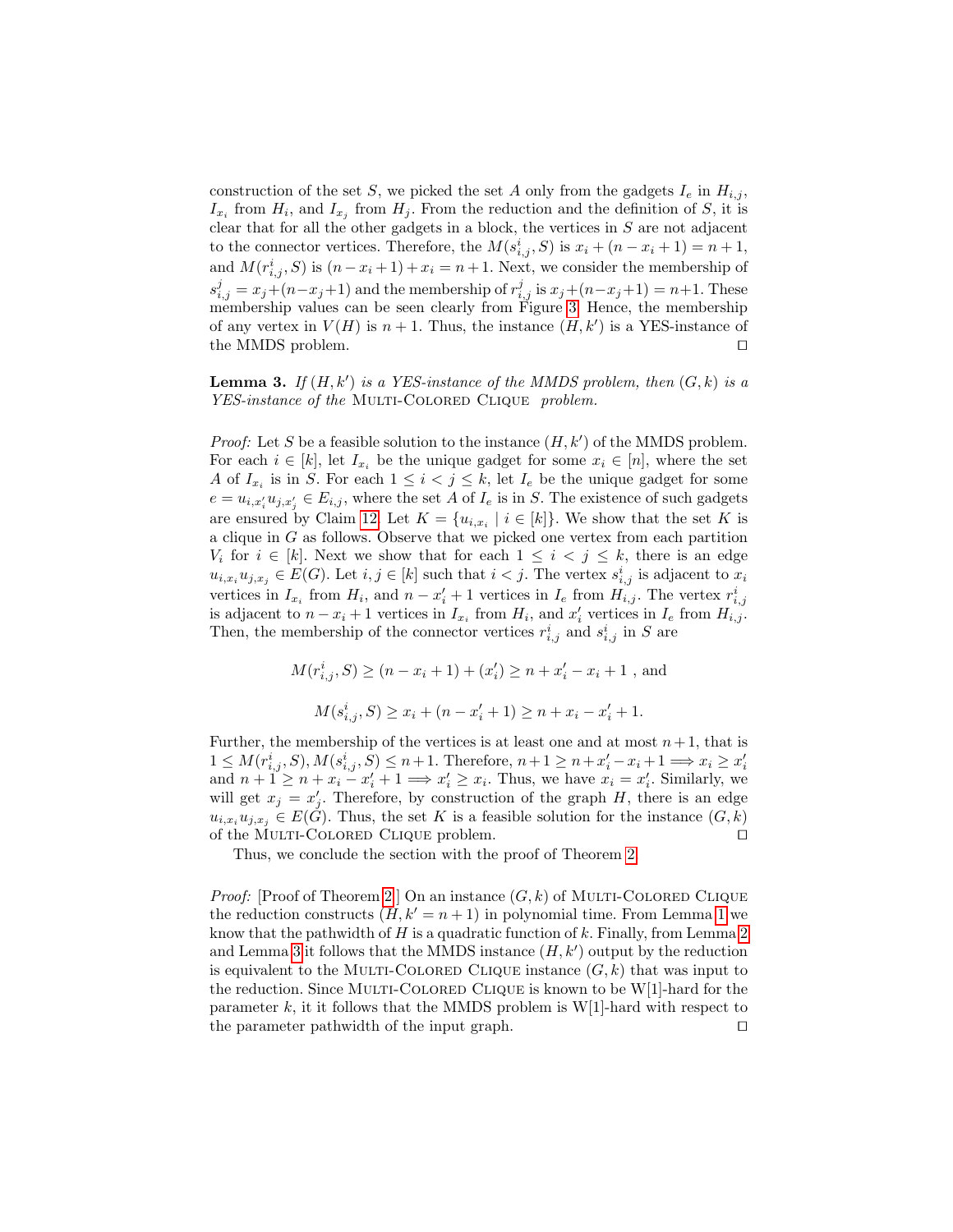# 5 W[1]-hardness in split graphs

In this section we prove that MMDS is W[1]-hard on split graphs when parameterized by the membership parameter  $k$ . We prove this result by demonstrating a parameterized reduction from MULTI-COLORED INDEPENDENT SET (MIS) to Minimum Membership Dominating Set. Multi-Colored Independent SET requires finding a colorful independent set of size  $k$  and is known to be W[1]-hard for the parameter solution size [\[12\]](#page-21-3)

Multi-Colored Independent Set Input: A positive integer  $k$ , and a  $k$ -colored graph  $G$ . Parameter:  $k$ Question: Does there exist an independent set of size  $k$  with one vertex from each color class?

Let  $(G = (V, E), k)$  be an instance of the MULTI-COLORED INDEPENDENT SET problem. Let  $V = (V_1, \ldots, V_k)$  be the partition of the vertex set V, where vertices in set  $V_i$  belong to the  $i^{th}$  color class,  $i \in [k]$ . We now show how to construct a split graph  $H = (V' \cup V'', E')$  such that if  $(G, k)$  is a YES instance, then H has a dominating set with maximum membership  $k$ .  $V'$  refers to the clique partition of  $H$  and  $V''$  consists of the partition containing a set of independent vertices.

Construction of graph  $H = (V' \cup V'', E')$ :



<span id="page-13-0"></span>Fig. 4. Construction of graph H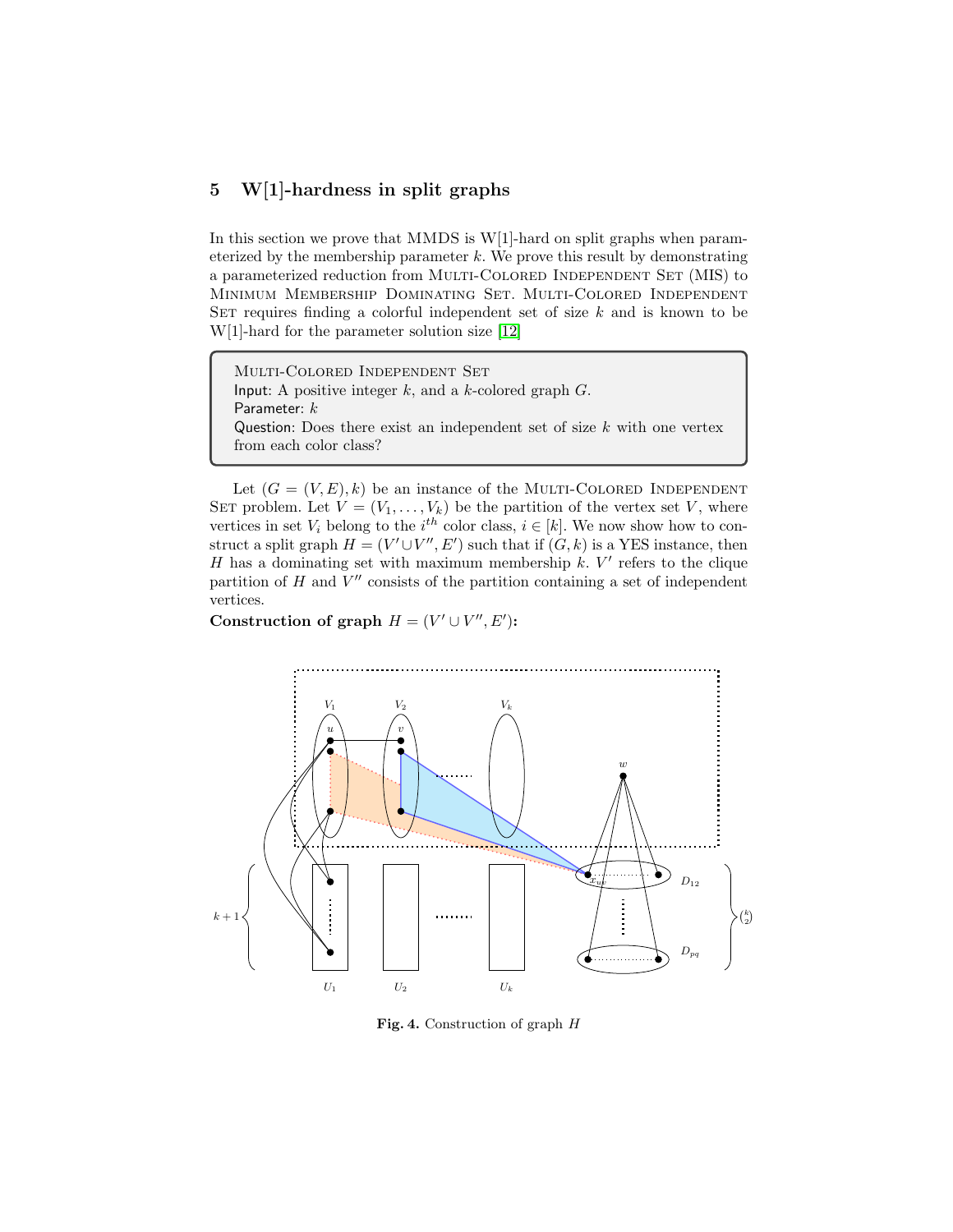For each vertex in  $V$  we introduce a vertex in the clique  $V'$  as in the input instance. Additionally we add a vertex  $w$  to  $V'$ . Edges are added among each pair of vertices in  $V'$ . The set  $V''$  in H is an independent set, and it consists of a set of vertices denoted by U, a set of vertex sets denoted by  $\mathcal{D} = \{D_{pq} \mid p, q \in [k], p \leq \mathcal{D}\}$ q}. The vertex set U comprises a partition of k vertex sets,  $U = \{U_i \mid i \in [k]\},\$ and  $|U_i| = k + 1$ . For each edge between a vertex  $u \in V_p$  and  $v \in V_q$  in G, we introduce a vertex  $x_{uv}$  in the set  $D_{pq}$ . Thus, the vertex set of  $H, V(H) = V' \cup V''$ , where  $V'$  induces a clique and  $V''$  induces an independent set.

The remaining edges, other than those in clique  $V'$ , are described as follows:  $V_i \oplus U_i$  forms a complete bipartite graph, vertex w is made adjacent to all vertices in the set D, each vertex  $x_{uv} \in D_{pq}$  is made adjacent to every vertex in  $V_p \setminus \{u\}$ and  $V_q \setminus \{v\}$ . The above construction is depicted in Figure [4.](#page-13-0) Next we show the correctness of the reduction from the instance  $(G, k)$  of MIS to the instance  $(H, k)$  of MMDS.

<span id="page-14-0"></span>**Lemma 4.** If  $(G, k)$  is a YES instance of the MULTI-COLORED INDEPENDENT SET problem then  $(H, k)$  is a YES instance of the MMDS problem.

*Proof:* Let  $(G, k)$  be a YES instance of MULTI-COLORED INDEPENDENT SET, and  $S = \{v_1, \ldots, v_k\}$  be a solution to  $(G, k)$  where  $v_i \in V_i$ ,  $i \in [k]$ . We show that the vertices in  $V(H)$  that correspond to the set S, denoted by S', form a dominating set in  $H$  with membership value  $k$ . We start by showing that  $S'$  is a dominating set for H. Observe that since  $S' \subset V'$  and V' induces a clique, S' dominates all vertices in the set V'. For each  $i \in [k]$ , the vertex  $v_i \in S'$  dominates all vertices in  $U_i$ , since  $V_i$  and  $U_i$  together form a complete bipartite graph. Consider a vertex  $x_{uv} \in D_{pq}$  where  $u \in V_p$ ,  $v \in V_q$ , which represents the edge  $(u, v) \in G$ . The vertex  $x_{uv}$  is connected to every vertex in  $V_p \setminus \{u\}$  and  $V_q \setminus \{v\}$ . Since  $S$  is an independent set, both  $u$  and  $v$  cannot belong to  $S$ . Without loss of generality, let  $u \in S$ , then  $\exists v'_{v' \in S'} \in V_q \setminus \{v\}$  which dominates  $x_{uv}$ . This holds true for all vertices in the set  $\{x_{uv} \in D_{pq} \mid 1 \leq p, q \leq k, p \neq q\}$ . Thus S' is a dominating set for H.

Secondly, we observe that the membership constraint  $k$  is satisfied by the dominating set S due to the fact that  $|S| = k$ . It follows that for all vertices v in H,  $N[v] \cap S \leq k$ . Hence it is proved that if  $(G, k)$  is a YES instance of the MULTI-COLORED INDEPENDENT SET problem then  $(H, k)$  is a YES instance of the MMDS problem.

<span id="page-14-1"></span>**Lemma 5.** If  $(H, k)$  is a YES instance of the MMDS problem then  $(G, k)$  is a YES instance of the MULTI-COLORED INDEPENDENT SET problem.

*Proof:* Let  $(H, k)$  be a YES instance and S be a feasible solution for MMDS in the graph  $H$  with membership value  $k$ . Since  $S$  is a  $k$  membership dominating set of  $H$ ,  $S$  exhibits the following properties.

1.  $|S \cap V_i| = 1, i \in [1, k].$ 

At least one vertex from each of the sets  $V_i$  must belong to S. Otherwise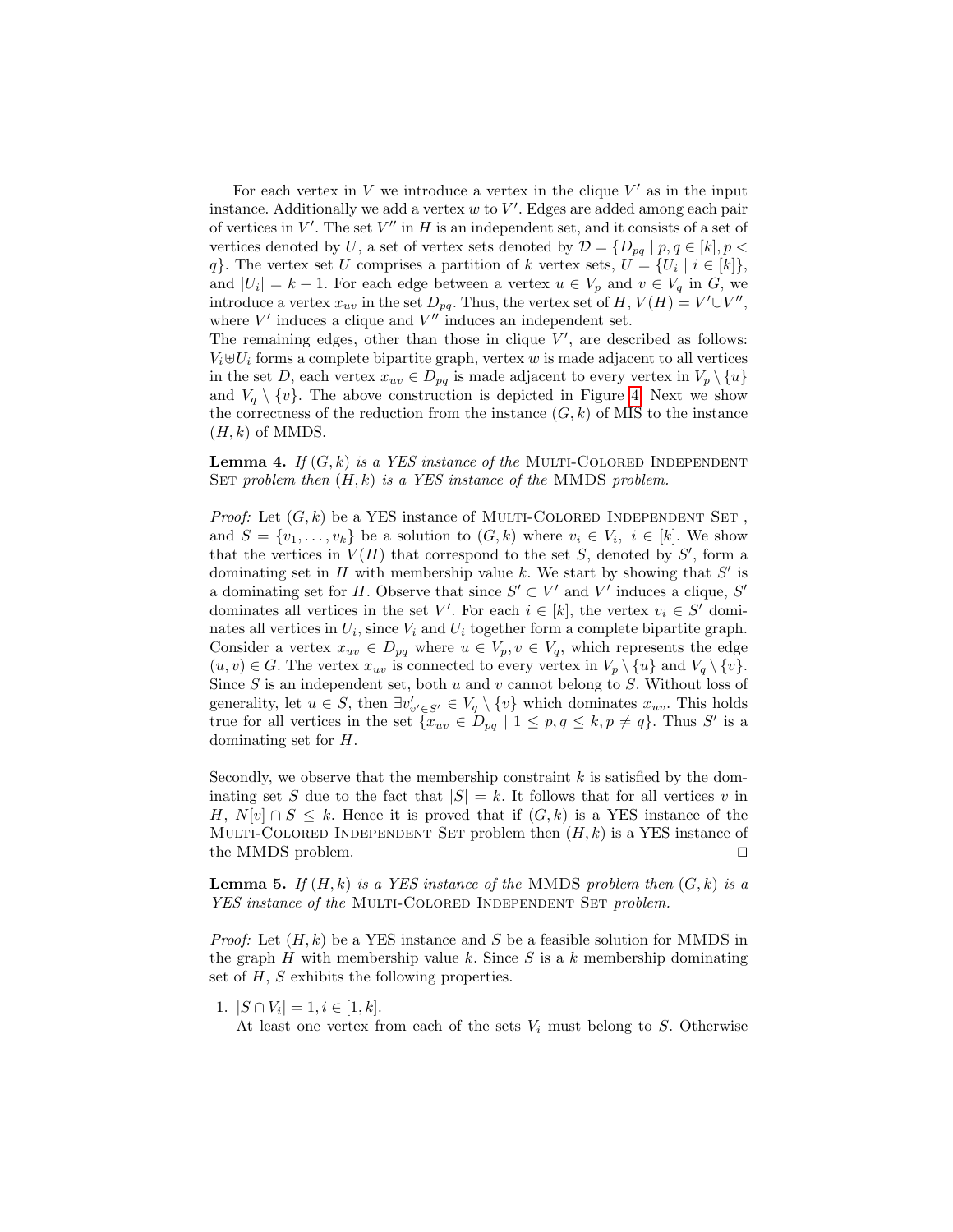in order to dominate  $U_i$ , all  $k+1$  vertices from  $U_i$  need to be included in  $S$ , thus violating the membership constraint for the vertices in  $V_i$ . Observe that S contains exactly one vertex from each set  $V_i$ ,  $i \in [k]$ . As the  $V_i$ 's are a part of the clique  $V'$  in  $H$ , if more than one vertex from a  $V_i$  is included in the solution, then  $|V' \cap S| > k$  and the membership constraint of vertices in  $V'$  will be violated. Therefore exactly one vertex from each  $V_i$  is included in S.

2.  $w \notin S$ .

The vertex  $w$  is part of the clique  $V'$  and  $S$  already contains  $k$  vertices from  $V'$  and any more vertices from  $V'$  will violate the membership constraint of vertices in  $V'$ .

3.  $|U_i \cap S| = 0, i \in [1, k].$ 

Every vertex in  $U_i, i \in [1, k]$  is already dominated by a vertex in the corresponding  $V_i$ , and has membership value 1. If a vertex from  $U_i, i \in [1, k]$ is included in S, all vertices in  $V_i$  will have membership  $k + 1$  leading to a violation of the membership constraint for them.

4.  $|S \cap D_{pq}| = 0, p, q \in [1, k], p < q.$ Every vertex  $x_{uv} \in D_{pq}$  is adjacent to  $V_p \setminus u$  and  $V_q \setminus v$ ,  $u \in V_p, v \in V_q$ . As  $V' \cap S = k$ , adding any vertex  $x_{uv} \in D_{pq}$  to S will violate the membership constraint of vertices in  $V_p \setminus u$  and  $V_q \setminus v$ . Even if  $|V_p| = 1$  or  $|V_q| = 1$ , adding  $x_{uv}$  to S will violate the membership constraint of  $w \in V'$ .

It follows from the above properties of S that S contains a vertex from each of the vertex sets  $V_i$ ,  $i \in [k]$ . Let  $S = \{v_1, v_2, \ldots, v_k \mid v_i \in V_i, 1 \le i \le k\}$ . We now prove that the vertices corresponding to  $S$  in  $G$ , say  $S'$ , form an independent set. Suppose not. This implies that  $\exists v_i, v_j \in S$  such that  $v_i v_j \in E(H)$ . Without loss of generality, let  $v_i \in V_i$ ,  $v_j \in V_j$ . Consider the vertex  $x_{v_i v_j} \in D_{ij}$ . Due to the construction of graph H, the vertex  $x_{v_i v_j}$  is not adjacent to  $v_i$  and  $v_j$ , and hence not dominated. This is a contradiction to the fact that  $S$  is a dominating set for H. Therefore, vertices  $v_i, v_j \in S, i, j \in [1, k]$  cannot have an edge between them. Hence it is proved that  $S'$  is a solution of size k for the given instance of MULTI-COLORED INDEPENDENT SET implying that  $(G, k)$  is a YES instance.  $\Box$ 

Proof: [Proof of Theorem [3](#page-2-1) ] Lemma [4](#page-14-0) and Lemma [5](#page-14-1) along with the fact that MULTI-COLORED INDEPENDENT SET is  $W[1]$ -hard  $[12]$  proves that MMDS is W[1]-hard parameterized by k, the membership.  $\square$ 

# 6 Parameterizing MMDS by Vertex cover

First, we show that MMDS is FPT parameterized by vertex cover number, vc. We then show that conditioned on the truth of the ETH, MMDS does not have a subexponential algorithm in the size of vertex cover.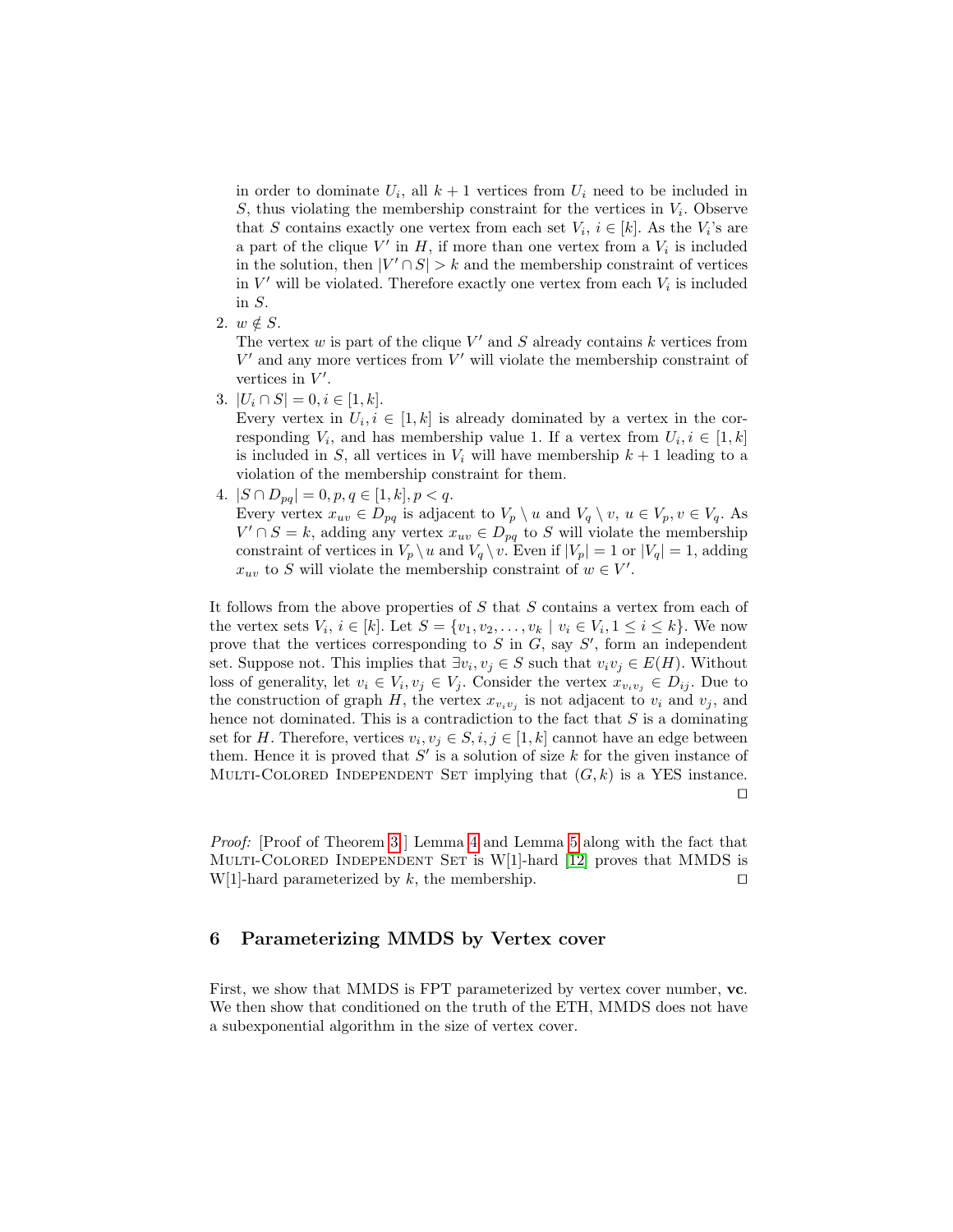#### 6.1 MMDS is FPT parameterized by vertex cover

In order to design an FPT algorithm parameterized by the size of a vertex cover of the input graph, we construct an FPT-time Turing reduction from MMDS to Integer Linear Programming (ILP, See Appendix for formal definition). In the reduced instance the number of constraints is at most twice the size of a minimum vertex cover. We then use the recent result by Dvořák et al.  $[11]$ which proves that ILP is FPT parameterized by the number of constraints. The following theorem directly follows from Corollary 9 of [\[11\]](#page-20-10).

Integer Linear Programming Input : A matrix  $A \in \mathbb{Z}^{m \times \ell}$  and a vector  $b \in \mathbb{Z}^m$ . Parameter : m Question : Is there a vector  $x \in \mathbb{Z}^{\ell}$  such that  $A \cdot x \leq b$ ?

<span id="page-16-1"></span>Theorem 13 (Corollary 9, [\[11\]](#page-20-10)). ILP is FPT in the number of constraints and the maximum number of bits for one entry.

FPT time Turing reduction from MMDS to ILP: Let  $(G, k)$  be the input instance of MMDS. Compute a minimum vertex cover of  $G$ , denoted by  $C$ , in time FPT in |C| [\[5\]](#page-20-0). Let I denote the maximum independent set  $V \setminus C$ . The following lemma is crucial to the correctness of the reduction.

<span id="page-16-0"></span>**Lemma 6.** Let D be a k membership dominating set of G. Let  $C_1 = D \cap C$ ,  $I_1 =$  $I \setminus (N(C_1) \cap I)$ , and  $R = N(C_1) \cap I \cap D$ . Then,  $I_1 \subseteq D$ , and  $C \setminus (N[C_1] \cup N(I_1))$ is dominated by R.

*Proof:* The outline is that  $I_1$  cannot be dominated by any other vertex other than by itself. Further,  $R \subseteq D$  is the the only vertices which can dominate  $C \setminus (N[C_1] \cup N(I_1))$ . Hence the lemma.

As a consequence of this lemma, it is clear that the choice of  $C_1$  immediately fixes  $I_1$ . Thus, to compute the set D, the task is to compute R. We pose this problem as the constrained MMDS problem. A CMMDS problem instance is a 4-tuple  $(G, k, C, C_1)$  where C is a vertex cover and  $C_1$  is a subset of C. The decision question is whether there is a  $k$  membership dominating set  $D$  of  $G$ such that  $D \cap C = C_1$ . From Lemma [6,](#page-16-0) we know that given an instance of  $(G, k, C, C_1)$ , we know that  $C_1$  immediately fixes  $I_1 \subseteq I = V \setminus C$ . Thus, to compute  $D$ , we need to compute  $R$  as defined in Lemma [6.](#page-16-0) We now describe the ILP formulation to compute R once  $C_1$  (and thus  $I_1$ ) is fixed. Since R is a subset of  $I \setminus I_1$ , it follows that the variables correspond to vertices in  $I \setminus I_1$  which do not already have k neighbors in  $C_1$ ; we use  $I_e$  to denote this set. It can be immediately checked if  $C_1 \cup I_1$  can be part of a feasible solution- we check that for no vertex is the intersection of its closed neighborhood greater than  $k$ . We now assume that this is the case, and specify the linear constraints. The linear constraints in the ILP are associated with the vertices in C. For each vertex in C there are at most two constraints- if v is in  $C \setminus (N[C_1] \cup N(I_1))$ , then at least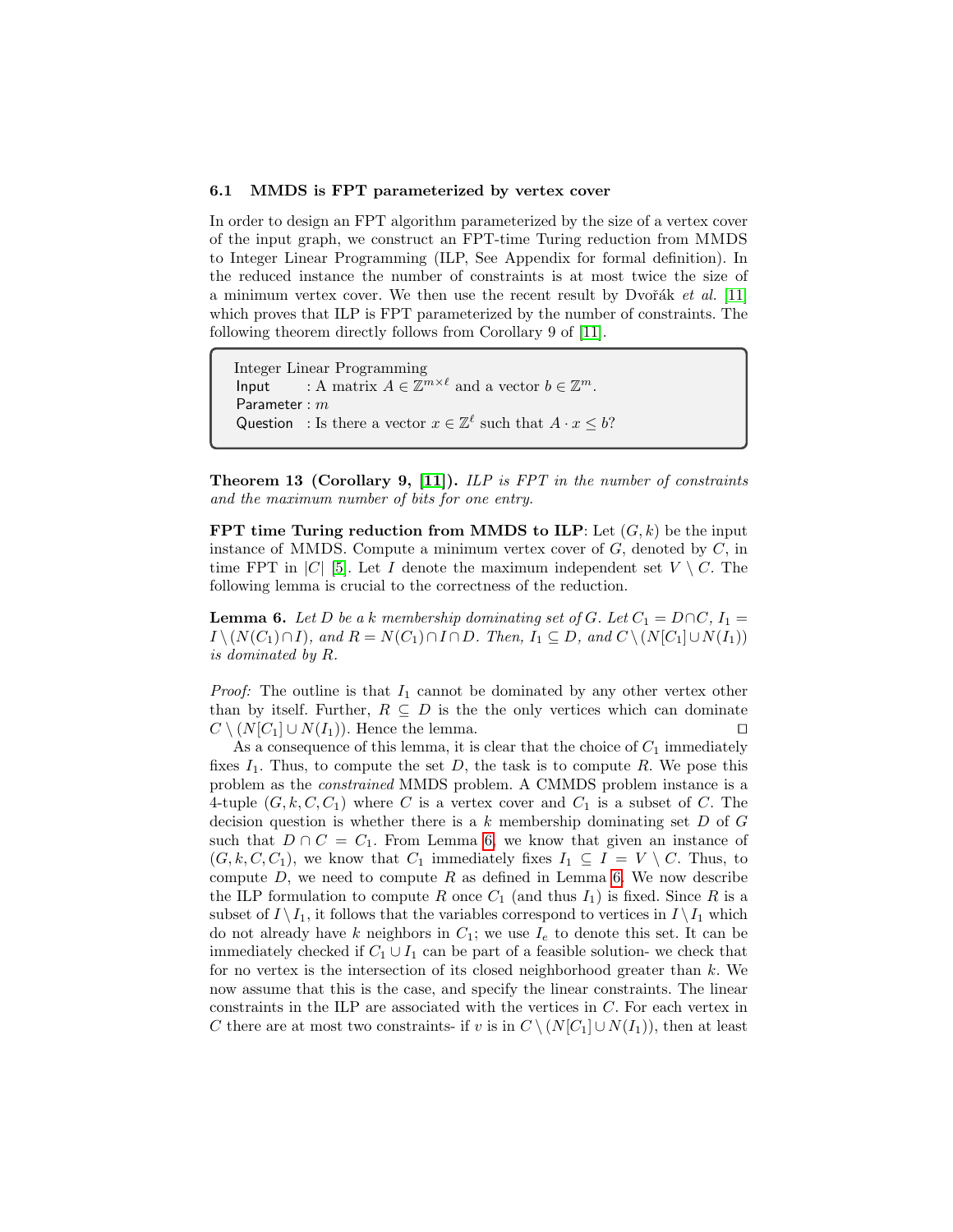one neighbor and at most k neighbors from  $I_e$  must be chosen into R. On the other hand, for  $v \in (N[C_1] \cap C) \cup N(I_1)$ , we have the constraint that at most k neighbors must be in  $C_1 \cup I_1 \cup R$ . The choice of variables in  $I_e$  does not affect any other vertex in  $I$ , and thus there are no costraints among the vertices in I. To avoid notation, we assume that an instance of  $\text{CMMDS}(G, k, C, C_1)$ , also denotes the ILP.

<span id="page-17-0"></span>**Lemma 7.** The CMMDS problem on an instance  $(G, k, C, C_1)$  can be solved in time which is FPT in the size of the vertex cover.

*Proof:* Since the instance  $(G, k, C, C_1)$  uniquely specifies the ILP for the choice of R, it follows that this ILP has  $\mathcal{O}(|C|)$  constraints. From Theorem [13,](#page-16-1) we know that the ILP can be specified in FPT time with  $|C|$  as the parameter, and this proves the Lemma.  $\Box$ 

*Proof:* [Proof of Theorem [4](#page-2-0) ] Given an input instance  $(G, k)$  of MMDS, we first compute a minimum vertex cover  $C$  in FPT time (in size of the cover as the parameter) using any of the well-known methods (see the book by Cygan et al. [\[5\]](#page-20-0), for example). Let  $I = V \setminus C$  be the independent set. Now we iterate through each subset  $C_1$  of  $C$ , and check if it can be extended to a k membership dominating set D such that  $D \cap C = C_1$ . For each such  $C_1$ , we know from Lemma [6](#page-16-0) that  $I_1 = I \setminus (N(C_1) \cap I)$  must be added to the solution, if one exists. For each subset  $C_1 \subseteq C$ , we assume that  $C_1 \cup I_1$  goes into the solution set. Then, we solve CMMDS on the instance  $(G, k, C, C_1)$  to check if there is an  $R \subseteq I_e$ such that  $C_1 \cup I_1 \cup R$  in a k membership dominating set. From Lemma [7,](#page-17-0) we know that this check can be solved in FPT time. It thus follows that MMDS is FPT when parameterized by the size of vertex cover.  $\Box$ 

#### 6.2 Lower bound assuming ETH

We show that there is no sub-exponential-time parameterized algorithm for MMDS when the parameter is the vertex cover number, using a reduction from 3-SAT. By the ETH, we know that 3-SAT does not have a sub-exponential-time algorithm, and thus the reduction proves the lower bound for MMDS.

*Proof:* [Proof of Theorem [5](#page-2-2) ] Let  $\phi$  be a boolean formula on n variables  $X =$  ${x_1, x_2, \ldots, x_n}$  having m clauses  $C = {C_1, C_2, \ldots, C_m}$ . We construct a graph  $G = (V, E)$  from the input formula  $\phi$  such that  $\phi$  has a satisfying assignment if and only if  $G$  has a  $k$  membership dominating set.

### Construction of graph G

We construct a variable gadget and a clause gadget. For each variable  $x_i$ ,  $1 \leq$  $i \leq n$  in  $\phi$ , create two vertices  $v_{x_i}$  and  $v_{\overline{x_i}}$ , denoting its literals, with an edge between them. Make both  $v_{x_i}$  and  $v_{\overline{x_i}}$  adjacent to  $k+1$  degree-two vertices labelled  $a_i^j : 1 \le j \le k+1$  and another set of  $k-1$  vertices  $b_i^j : 1 \le j \le k-1$ . Each  $b_i^j$  is in turn adjacent to  $k+1$  pendant vertices  $d_{i,j}^t : 1 \le t \le k+1$ . This completes the variable gadget for a variable  $x_i$ .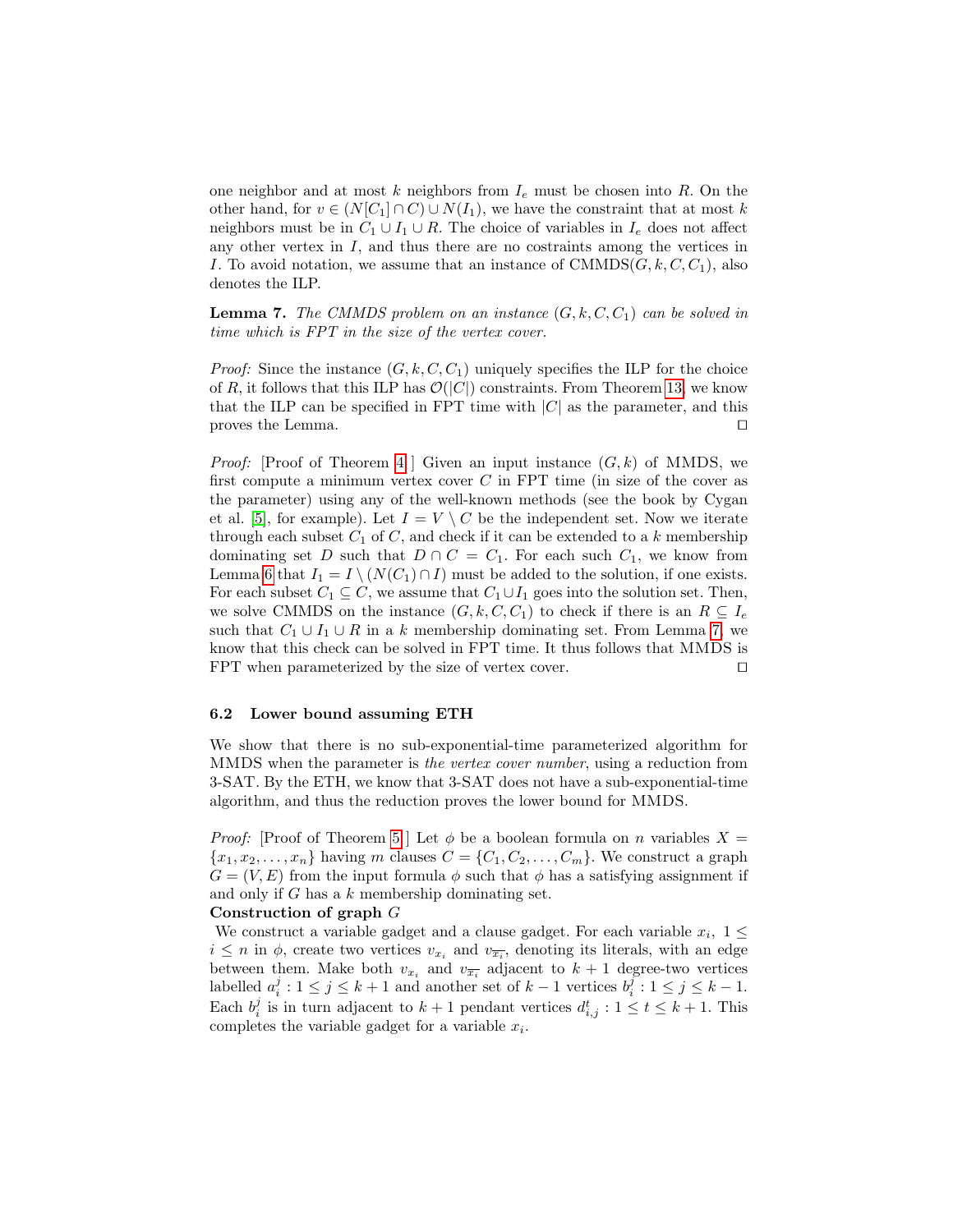

<span id="page-18-0"></span>Fig. 5. Construction for reduction from 3-SAT to MMDS.

For each clause  $C_l : 1 \leq l \leq m$ , create a vertex  $v_{C_l}$ . For each clause  $C_l$ , make  $v_{C_l}$ adjacent to a vertex Y. Y is again connected to k more vertices  $u_q: 1 \le q \le k$ . Each  $u_q$  is in turn adjacent to  $k+1$  pendant vertices  $r_q^p : 1 \leq p \leq k+1$ . This is the clause gadget for graph G.

Finally, create edges between clause vertices and those literal vertices which are in the clause. The reduction is illustrated in Figure [5.](#page-18-0)

**Claim 14** The vertex cover number of graph G is  $(n + 1)(k + 1)$ .

*Proof:* A minimum vertex cover of graph G contains  $\{v_{x_i}, v_{\overline{x_i}} \mid 1 \leq i \leq n\}$ ,  $\{b_i^j \mid 1 \leq j \leq k-1, 1 \leq i \leq n\}, Y$  and  $\{u_q \mid 1 \leq q \leq k\}$  to cover all edges. Therefore  $|VC(G)| = 2n + n(k-1) + k + 1 = (n+1)(k+1)$ . When k is  $\mathcal{O}(1)$ ,  $|VC(G)| = \mathcal{O}(n).$ 

<span id="page-18-1"></span>**Lemma 8.** If  $\phi$  has a satisfying assignment then G has a dominating set with membership value k.

*Proof:* Let  $A: \{x_i | i \in [n]\} \rightarrow \{0, 1\}$  be a satisfying assignment for  $\phi$ . Now, we construct a feasible solution S for the MMDS problem as follows.

- For each  $i \in [n]$ ,
	- add  $v_{x_i}$  if  $A[x_i] = 1$  or  $v_{\overline{x_i}}$  if  $A[x_i] = 0$  to S.
	- add  $\{b_i^j \mid 1 \le j \le k-1\}$  to S.
- Add  $\{u_q \mid 1 \leq q \leq k\}$  to S.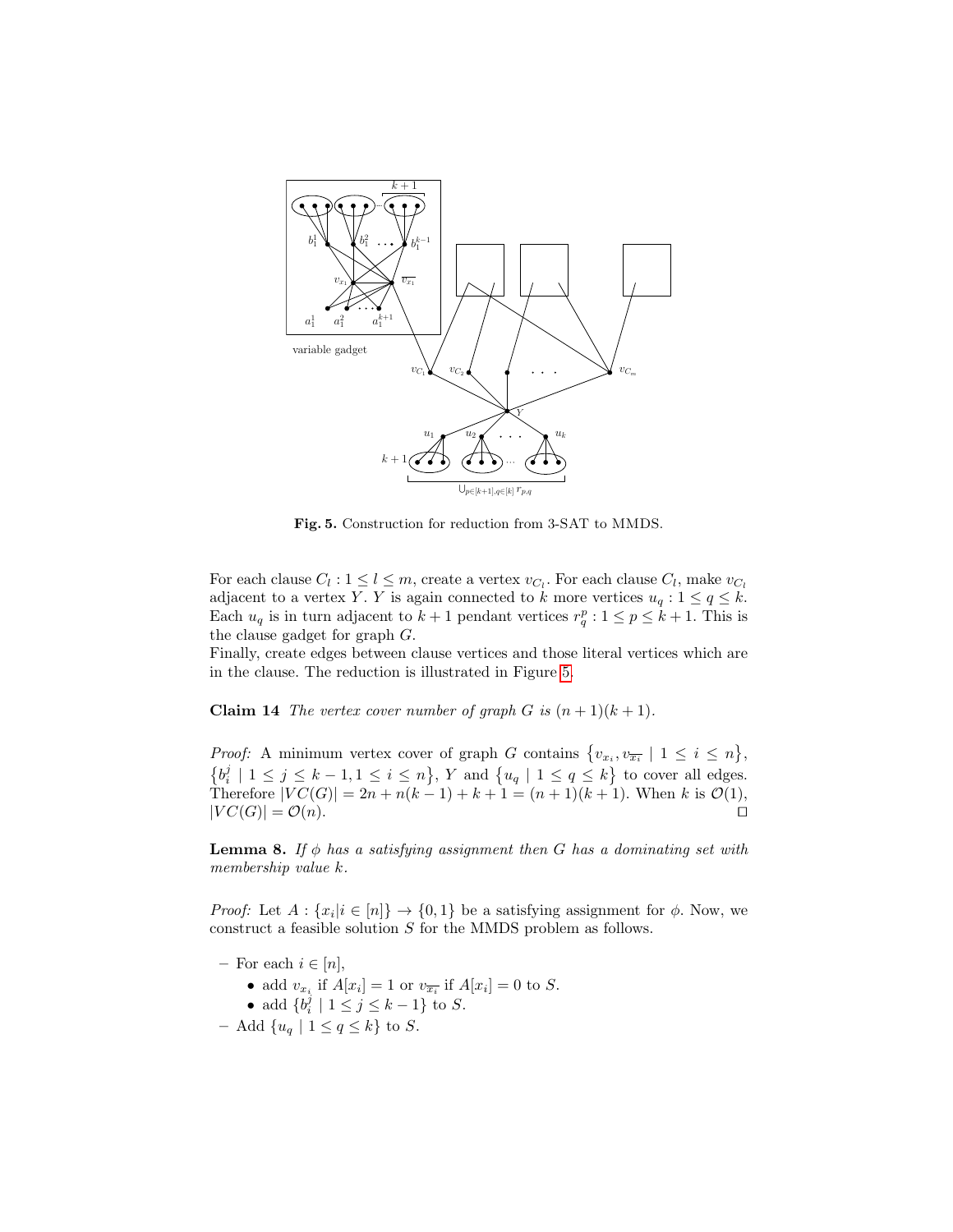We claim that S is a dominating set for G and has membership at most  $k$ . First, we show that  $S$  is a dominating set. In the variable gadget, exactly one among  $v_{x_i}$  or  $v_{\overline{x_i}}$ , and all of  $b_i^j$ 's are in S. They dominate all other vertices in the variable gadget. It is given that  $A$  is a satisfying assignment. i.e, for each clause  $C_l$ , there is at least one literal assigned 1. Therefore each vertex  $v_{C_l}$  is dominated by the vertex corresponding to the literal assigned 1 in  $C_l$ . The vertices Y and  ${r_q^p \mid p \in [k+1], q \in [k]}$  are dominated by  ${u_q : q \in [k]}$ .

Next we show that the membership of any vertex in  $G$  is at most  $k$ . In each variable gadget, maximum membership of k is attained by the vertices  $v_{x_i}$  and  $v_{\overline{x_i}}$ . Each clause vertex has membership at most 3. Vertex set  $Y$  has the maximum membership of k in clause gadget.  $\square$ 

<span id="page-19-0"></span>**Lemma 9.** If G has a dominating set with membership value k, then  $\phi$  has a satisfying assignment.

*Proof:* Let S be feasible solution for MMDS in graph G. Then S has the following properties:

- In every variable gadget for a variable  $x_i, 1 \leq i \leq n$ ,
	- $\{b_i^j \mid 1 \leq j \leq k-1\}$  must be there in S. If there is any  $b_i^j \notin S$ , all  $d_{i,j}^t : 1 \leq t \leq k+1$  should be included in S which will violate the membership property by making the membership of  $b_i^j$  to be  $k+1$ .
	- Either  $v_{x_i}$  or  $v_{\overline{x_i}}$  must be there in S, in order to dominate  $\{a_i^j \mid 1 \leq j \leq n\}$  $k+1$ . Note that both  $v_{x_i}$  and  $v_{\overline{x_i}}$  together cannot be there in S since it violates the membership property of both vertices.
- $\{u_q : 1 \leq q \leq k\} \in S$ . If any  $u_q \notin S$ , all  $r_q^p : 1 \leq p \leq k+1$  must be included in S which violates the membership property for  $u_q$ .
- $\{v_{C_l}, 1 \leq l \leq m\} \notin S$ , since inclusion of any clause vertex  $v_{C_l}$  violates the membership property for vertex Y.
- $-$  Out of the three literal vertices in any clause  $C_l$ , at least one will be included in S in order to dominate corresponding clause vertex  $v_{C_l}$ .

It follows from the above properties that atleast one literal vertex from every clause will be included in  $S$  and assigning 1 to those literals makes a satisfying assignment for the boolean formula  $\phi$ . From Lemma [8](#page-18-1) and Lemma [9,](#page-19-0) it follows that the 3-SAT can be reduced to MMDS parameterized by vertex cover number. Therefore a  $2^{o(\mathbf{vc}(G))}n^{\mathcal{O}(1)}$  algorithm for MMDS will give a  $2^{o(n)}$  algorithm for 3-SAT which is a violation of ETH. Hence it is proved that there is no sub-exponential algorithm for MMDS when parameterized by vertex cover number.  $\square$ 

# 7 Conclusion

In this paper we study the parameterized complexity of the Minimum Membership Dominating Set problem, which requires finding a dominating set such that each vertex in the graph is dominated minimum possible times. We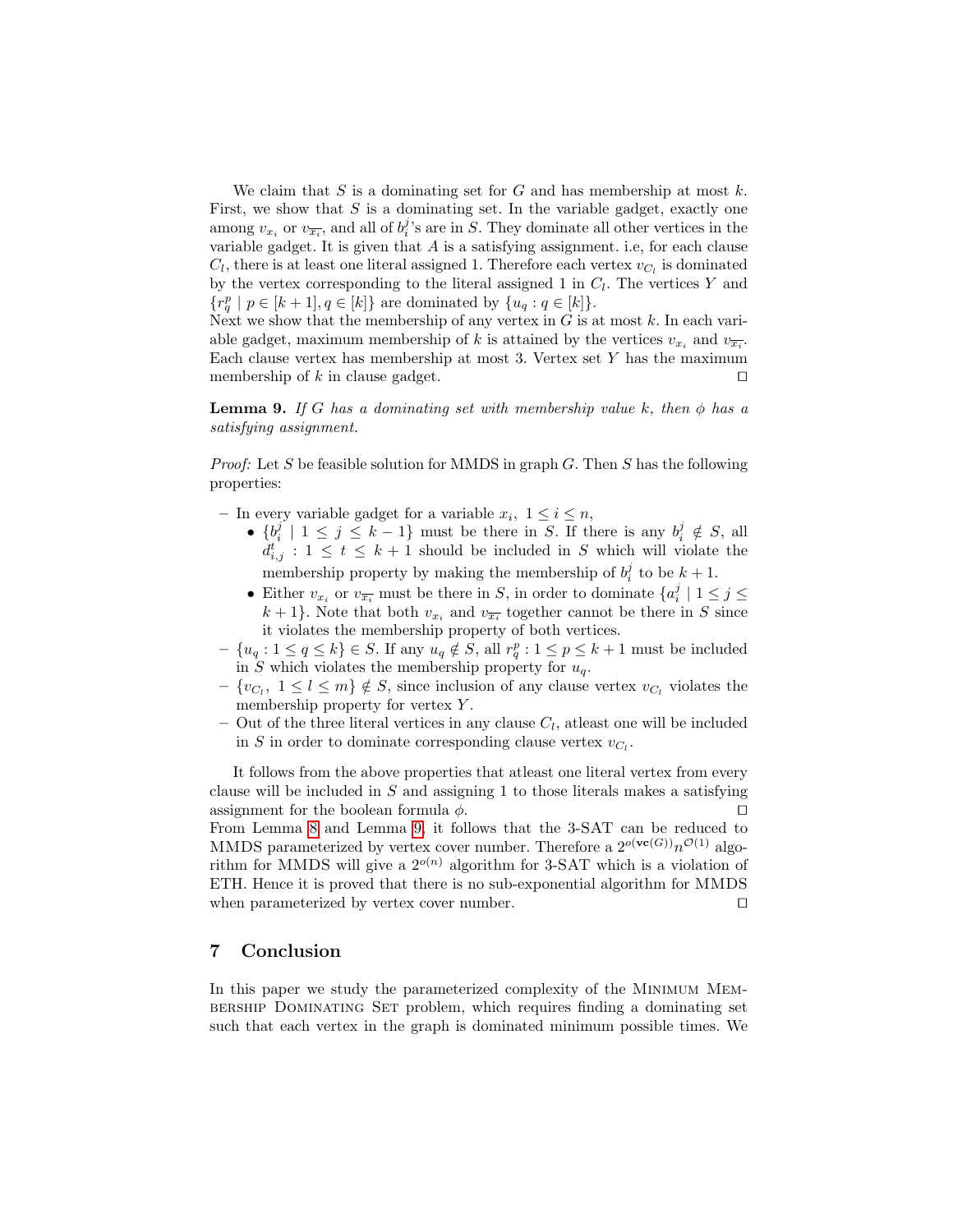start our analysis by showing that in spite of having no constraints on the size of the solution, unlike DOMINATING SET, MMDS turns out to be W[1]-hard when parameterized by pathwidth (and hence treewidth). We further show that the problem remains W[1]-hard for split graphs when the parameter is the size of the membership. For general graphs we prove that MMDS is FPT when parameterized by the size of vertex cover. Finally, we show that assuming ETH, the problem does not admit a sub-exponential algorithm when parameterized by the size of vertex cover, thus showing our FPT algorithm to be optimal. There are many related open problems that are yet to be explored. One such problem is analyzing the complexity of MMDS in chordal graphs. Other directions involve structural parameterization of MMDS with respect to other parameters such as maximum degree, distance to bounded degree graphs, bounded genus and maximum number of leaves in a spanning tree. We have got an idea from an anonymous reviewer from IPEC 2021 that a W[2] hardness could be proved. We are working on it.

# References

- <span id="page-20-3"></span>1. Biggs, N.: Perfect codes in graphs. Journal of Combinatorial Theory, Series B 15(3),  $289 - 296$  (1973)
- <span id="page-20-4"></span>2. Cesati, M.: Perfect code is w[1]-complete. Information Processing Letters 81(3), 163–168 (2002). [https://doi.org/https://doi.org/10.1016/S0020-0190\(01\)00207-1,](https://doi.org/https://doi.org/10.1016/S0020-0190(01)00207-1) <https://www.sciencedirect.com/science/article/pii/S0020019001002071>
- <span id="page-20-5"></span>3. Chapelle, M.: Parameterized complexity of generalized domination problems on bounded tree-width graphs. CoRR abs/1004.2642 (2010)
- <span id="page-20-6"></span>4. Chellali, M., Haynes, T.W., Hedetniemi, S.T., McRae, A.A.: [1, 2]-sets in graphs. Discret. Appl. Math. 161(18), 2885–2893 (2013)
- <span id="page-20-0"></span>5. Cygan, M., Fomin, F.V., Kowalik, L., Lokshtanov, D., Marx, D., Pilipczuk, M., Pilipczuk, M., Saurabh, S.: Parameterized Algorithms. Springer (2015)
- <span id="page-20-2"></span>6. Dhannya, S.M., Narayanaswamy, N.S., Ramya, C.: Minimum membership hitting sets of axis parallel segments. In: Computing and Combinatorics - 24th International Conference, COCOON 2018, Qing Dao, China, July 2-4, 2018, Proceedings. pp. 638–649 (2018)
- <span id="page-20-7"></span>7. Diestel, R.: Graph Theory, 4th Edition, Graduate texts in mathematics, vol. 173. Springer (2012)
- <span id="page-20-1"></span>8. Dom, M., Guo, J., Niedermeier, R., Wernicke, S.: Minimum membership set covering and the consecutive ones property. In: Algorithm Theory - SWAT 2006, 10th ScandinavianWorkshop on Algorithm Theory, Riga, Latvia, July 6-8, 2006, Proceedings. pp. 339–350 (2006)
- <span id="page-20-9"></span>9. Downey, R.G., Fellows, M.R.: Parameterized Complexity. Monographs in Computer Science, Springer (1999)
- <span id="page-20-8"></span>10. Downey, R.G., Fellows, M.R.: Fundamentals of Parameterized Complexity. Texts in Computer Science, Springer (2013). [https://doi.org/10.1007/978-1-4471-5559-1,](https://doi.org/10.1007/978-1-4471-5559-1) <https://doi.org/10.1007/978-1-4471-5559-1>
- <span id="page-20-10"></span>11. Dvořák, P., Eiben, E., Ganian, R., Knop, D., Ordyniak, S.: Solving integer linear programs with a small number of global variables and constraints. In: Proceedings of the Twenty-Sixth International Joint Conference on Artificial Intelligence, IJCAI-17. pp. 607–613 (2017). [https://doi.org/10.24963/ijcai.2017/85,](https://doi.org/10.24963/ijcai.2017/85) <https://doi.org/10.24963/ijcai.2017/85>